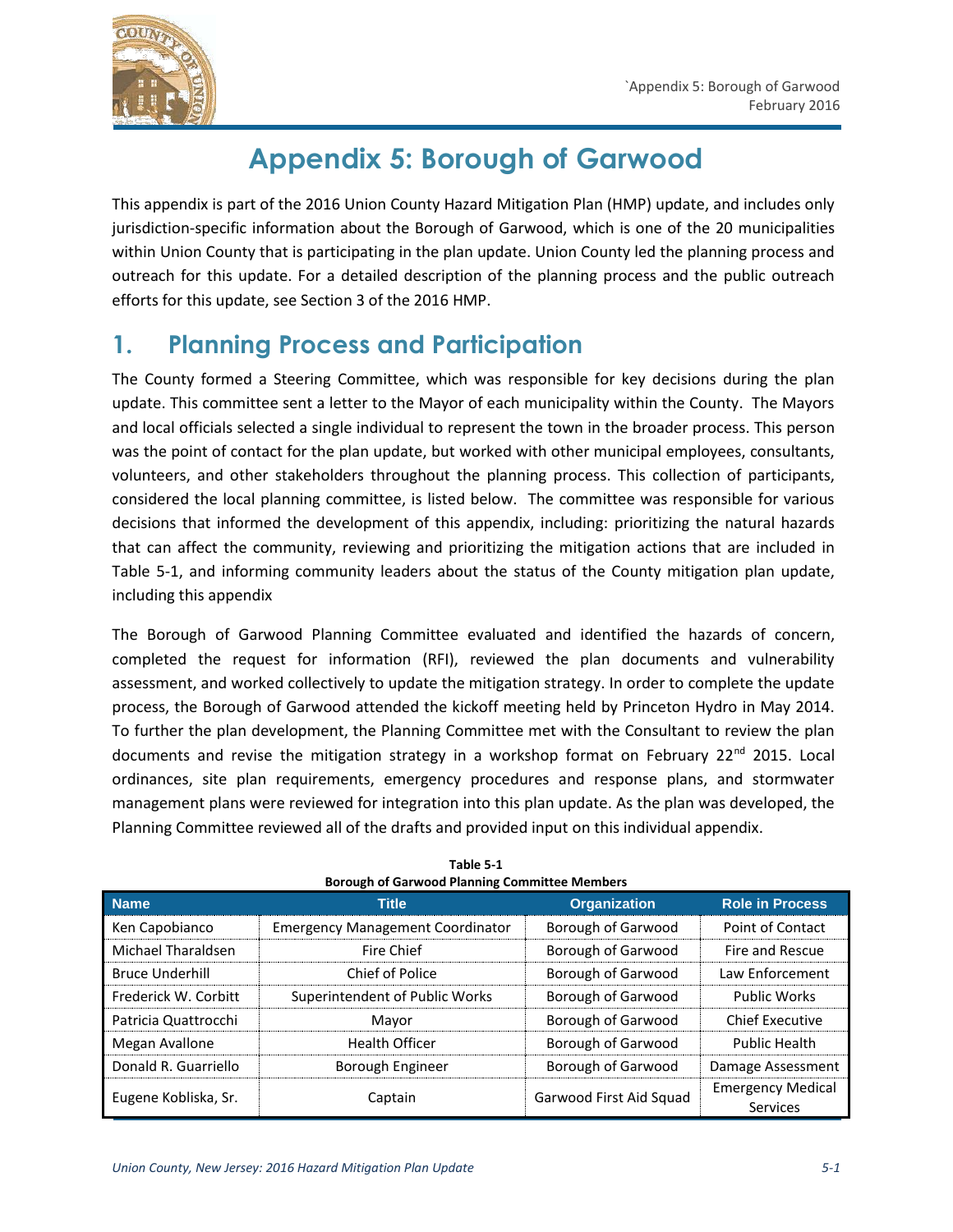

# **2. Community Profile**

The Borough of Garwood has a total area of 0.664 square miles and is located between Cranford and Westfield in Union County, New Jersey. As of the 2010 Census, the population was estimated at 4,521.<sup>1</sup> This was an 8.9% increase from the 2000 Census population, which was estimated at 4,153. $^2$ 

John Maxwell, former president of the Central Railway of New Jersey, purchased land that was the "Garwood Land and Improvement Company" in the 1890's. <sup>3</sup> Garwood's history includes the development of local industries, including Hercules Tubeworks, Thatcher Furnace, and the Aeolian, Weber Piano and Pianola Company factory, situated alongside the railroad tracks. Later the factory site became a paper mill, and the railroad service continued on with a station on the NJ Transit Raritan Valley line serving the Borough.<sup>4</sup>

The Borough of Garwood was originally a neighborhood of Cranford and Westfield, but seceded on March 19, 1903.<sup>5</sup> Garwood follows a Borough system of government, having an elected mayor and six council members elected at large. The mayor serves a four-year term and council members serve staggered three year terms so that two members conclude terms in each year.

## **2.1 Land Use and Development**

Garwood is a densely developed community, with nearly 97 percent of its 0.64 square miles of land area classified as urban/developed. Over 82 percent of the parcels within Garwood are classified as residential, based on tax assessment data. Between 2004 and 2012, 25 building permits were issued for residential homes within the Borough. This is 1.67 percent of the total building permits issued for Union County during this time period. Fifty-four (54) percent of these permits were for 1- and 2-family homes. Garwood has a population density of 6603 people per square mile. The 2010 census estimates that 37 percent of the housing within the Borough was renter-occupied, higher than the County average of 30.5 percent renter-occupied properties.

<sup>3</sup> Garwood New Jersey. History of Garwood. <http://garwoodnj.com/history.htm> Retrieved 10/10/14.

 $\overline{a}$ 

<sup>1</sup> Borough of Garwood New Jersey. *Demographics.* [http://garwood.org/index.asp?SEC=EDC95279-B9BA-463F-9B4C-54DD51D4FD7C&Type=B\\_BASIC](http://garwood.org/index.asp?SEC=EDC95279-B9BA-463F-9B4C-54DD51D4FD7C&Type=B_BASIC) Retrieved 9/10/14.

<sup>2</sup> U.S. Dept. of Commerce, Bureau of the Census. Garwood[. http://censtats.census.gov/data/NJ/1603425800.pdf.](http://censtats.census.gov/data/NJ/1603425800.pdf) Retrieved 10/10/14.

<sup>4</sup> Borough of Garwood New Jersey. Historical Maps and Photos[. http://garwood.org/index.asp?SEC=FA8413CD-7159-4B44-9620-](http://garwood.org/index.asp?SEC=FA8413CD-7159-4B44-9620-6B9870813F17&Type=B_BASIC) [6B9870813F17&Type=B\\_BASIC](http://garwood.org/index.asp?SEC=FA8413CD-7159-4B44-9620-6B9870813F17&Type=B_BASIC) Retrieved 10/10/14.

<sup>5</sup> Borough of Garwood New Jersey. *The Evolution of Garwood.* [http://garwood.org/index.asp?SEC=041145C1-74BA-4B5E-98B6-](http://garwood.org/index.asp?SEC=041145C1-74BA-4B5E-98B6-379A56E31A0C&Type=B_BASIC) [379A56E31A0C&Type=B\\_BASIC.](http://garwood.org/index.asp?SEC=041145C1-74BA-4B5E-98B6-379A56E31A0C&Type=B_BASIC) Retrieved 10/10/14.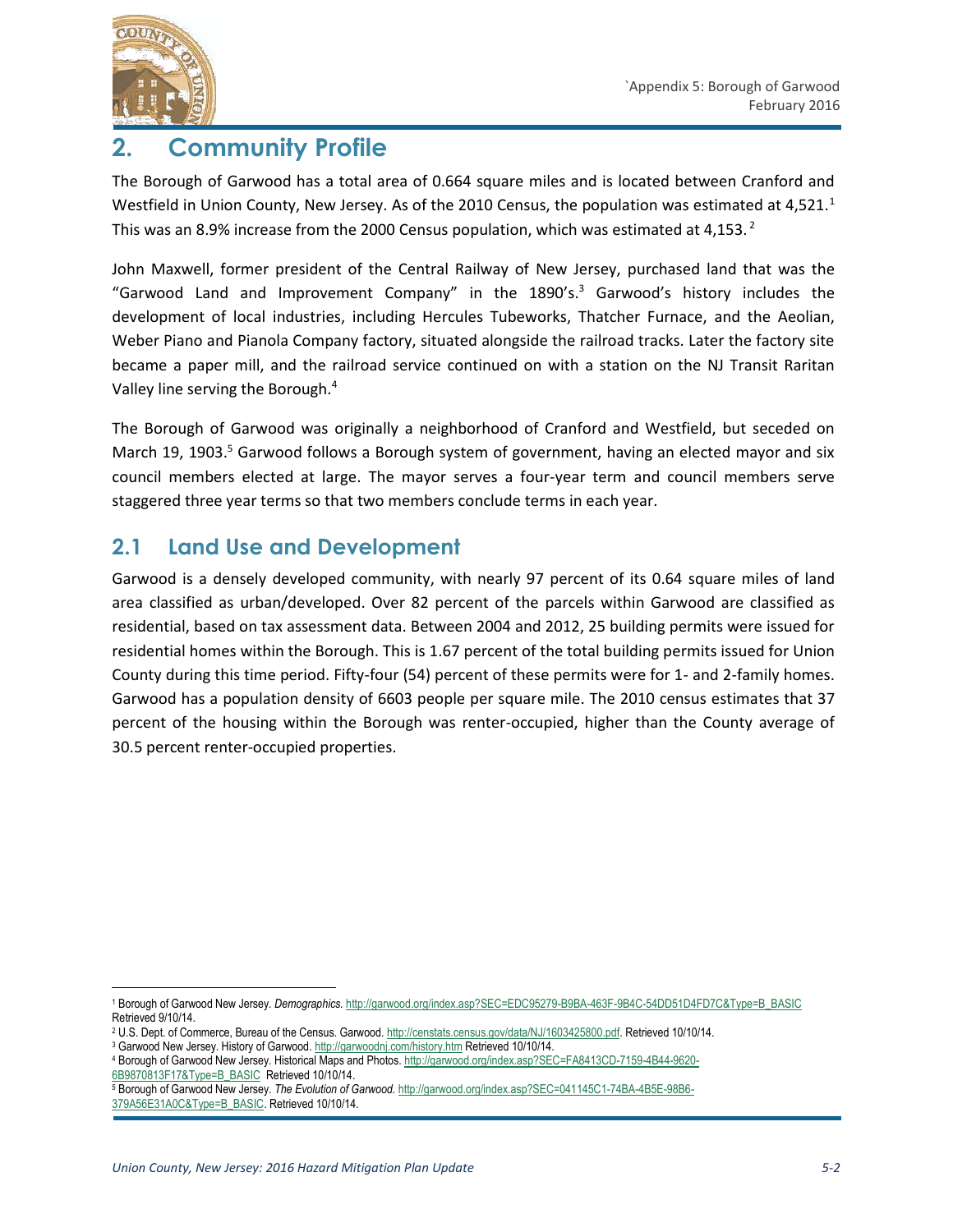Wetlands

| <b>Land Cover</b><br><b>Class</b> | 2002<br>(acres) | 2007<br>(acres) | <b>Percent</b><br><b>Change</b> | <b>Percent of</b><br><b>Total Land<sup>6</sup></b> |
|-----------------------------------|-----------------|-----------------|---------------------------------|----------------------------------------------------|
| Agriculture                       |                 |                 |                                 |                                                    |
| <b>Barren Land</b>                | 3 56            | n nn            | $-100.00\%$                     |                                                    |
| Forest                            | 13.64           | 13.00           | $-4.70%$                        | 3 13%                                              |
| Urban                             | 398.76          | 402 96          | 1 በ5%                           | 96.88%                                             |
| Water                             |                 |                 |                                 |                                                    |

**Table 5-2 Land Use/Land Cover Trends (***NJDEP GIS, 2007***)**



 **Figure 5-1 Land Use/Land Cover Map Borough of Garwood**

<sup>6</sup> Uses the 2007 land cover values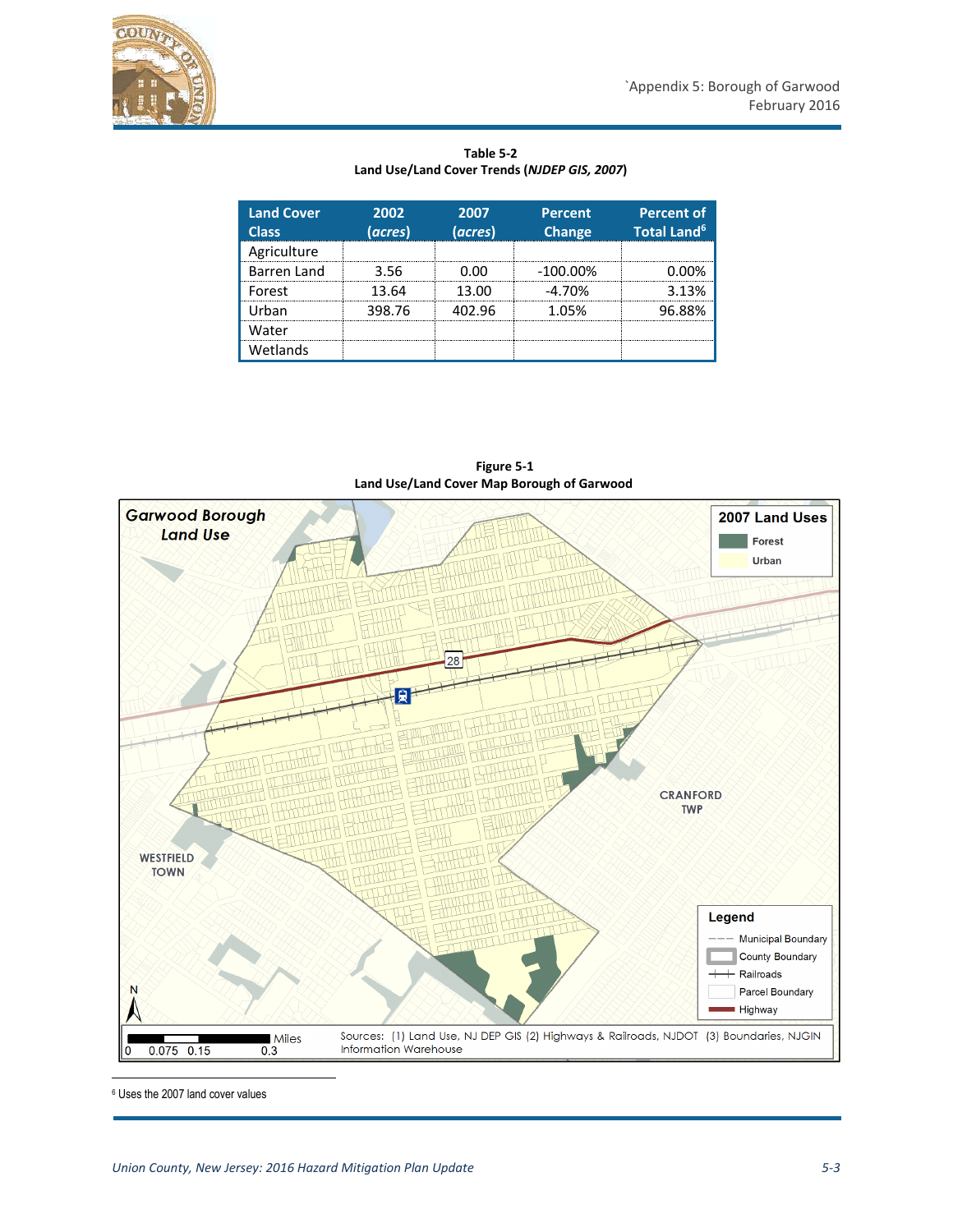

# **3 Hazard Identification and Risk Assessment**

This section of the Garwood mitigation plan appendix describes the natural hazards and risks that can affect the community. It should be noted that -- in accordance with FEMA requirements - only the hazards with aspects that are unique to the community (versus the County as a whole) are included in detail in this appendix.

### **3.1 Background and Hazard Rankings**

Like all the other jurisdictions in Union County, the Borough of Garwood is potentially subject to the effects of all the hazards that are considered in this mitigation plan. However, the majority of these hazards have minimal impacts on the area, and are discussed in detail in the County part of the mitigation plan. FEMA mitigation planning guidance requires that County mitigation plans include a risk assessment section that "assess[es] each jurisdiction's risks where there vary from the risks facing the entire planning area" (44CFR 201.6 (c) (2) (iii). Because the Union County HMP update includes separate appendices for each jurisdiction, this requirement is met in the appendices, while risks that affect the entire County uniformly are discussed in the County part of the HMP.

One of the first steps in developing jurisdictional appendices was for participating municipalities to review and prioritize the hazards that can affect them. This was done based on how often a hazard has occurred, how significant effects have been in the past, the difficulty and cost of recovering from such events. Jurisdictions ranked the list of hazards as either high, medium, low, or no concern.

Table 5-3 shows Garwood's hazard rankings. The level of discussion and detail about specific hazards in this section are based on these rankings. Hazards that are ranked *high* include the most detail, and to the extent possible include probabilistic assessments of risk, i.e. likely future damages in the community based on the likelihood of occurrence. Hazards that are ranked *medium* have less detail and may in some cases refer to the main part of the county mitigation plan; they usually do not have probabilistic risk assessments, although potential future losses

| Table 5-3<br><b>Borough of Garwood Hazard</b><br><b>Identification and Prioritization</b> |          |  |
|-------------------------------------------------------------------------------------------|----------|--|
| Hazard                                                                                    | Priority |  |
| Flood                                                                                     | Med      |  |
| High wind - tornado                                                                       | Med      |  |
| Ice storm                                                                                 | Med      |  |
| Severe storm – winter<br>weather                                                          | Med      |  |
| Straight-line winds                                                                       | Med      |  |
| Dam failure                                                                               | Low      |  |
| Drought                                                                                   | Low      |  |
| Earthquake / Geological                                                                   | Low      |  |
| Erosion                                                                                   | Low      |  |
| Extreme temperature -<br>cold                                                             | Low      |  |
| Extreme temperature -<br>heat                                                             | Low      |  |
| Hail                                                                                      | Low      |  |
| Hazmat release - fixed<br>site                                                            | Low      |  |
| Hazmat release –<br>transportation                                                        | Low      |  |
| Landslide (non-seismic)                                                                   | Low      |  |
| Severe storm - lightning                                                                  | Low      |  |
| Storm surge                                                                               | Low      |  |
| Wildfire                                                                                  | Low      |  |
|                                                                                           |          |  |

*\*Only the hazards ranked high and medium are analyzed in this appendix*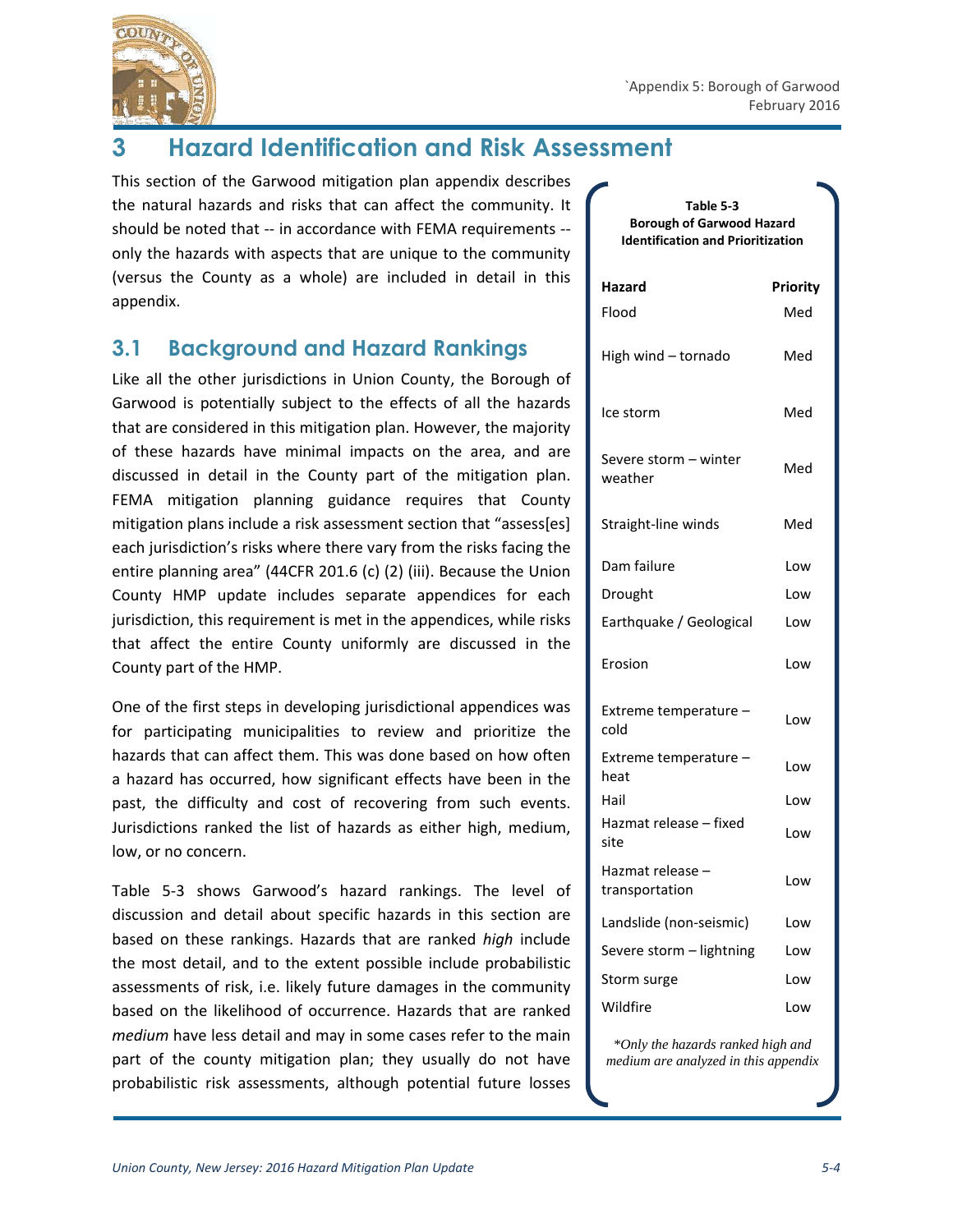

are discussed based on best available data. Hazards ranked *low* and *none* are not addressed in this jurisdictional appendix because they are discussed in the County part of the HMP, and there are no significant differences in risk between the County and the municipality.

### **3.2 Flood Hazard**

#### **3.2.1 Type, Location and Extent**

As shown in Figure 5-2 below, Garwood Borough has one significant Special Flood Hazard Area (100 year floodplain). It is related to Garwood Brook, a tributary to Rahway River, which crosses the central part of the jurisdiction in a generally west-east direction. The only other, relatively small SFHA (of 500 year flooding) is in the extreme north part of the jurisdiction, where floodplain of Gallows Hill Road Branch (otherwise in Town if Westfield) crosses over the municipal boundary and extends the 500-year flood hazard. Both streams are tributaries to Rahway River that flows to the east of the community. There are not very many NFIP insurance claims in general (37 total, including a singular repetitive loss property).

There are not significant concentrations of NFIP insurance claims in Garwood Borough, but the most claims are located in the central/eastern part of the community, along the Garwood Brook, in the area along Willow, Myrtle, and Spruce Avenues, between Center and New Streets. The number of flood insurance claims (37) and the average amount of the claims (\$11,411) in Garwood Borough suggests a moderate level of vulnerability to floods in this community, in terms of both the numbers of claims versus the overall number of parcels (1,524) and the presumed severity of flooding based on the claims amounts.

One of the best resources for determining flood risk in a jurisdiction is Flood Insurance Rate Maps (FIRMs), which are produced by FEMA. The FIRM is the official map of a community on which FEMA has delineated both the special flood hazard areas (1% annual chance of flooding) and the risk premium zones applicable to the jurisdiction. The effective FIRM date for Union County is September 20th, 2006, which is shown in Figure 2-2. The Preliminary FIRMs were released for Union County on January 30<sup>th</sup>, 2015. The area within Garwood was not studied as part of this map update. There are no changes between the Effective FIRM and the Preliminary FIRM in Garwood.

Current FEMA guidance uses the term extent as analogous to potential severity. Compared to most other jurisdictions in Union County, Garwood Borough has a relatively small to medium area of floodplain. Although it is difficult to deduce potential severity accurately, it is safe to assume that the extent of flooding in Garwood is moderate; in more severe events such as tropical cyclones and nor'easters some areas can expect to have significant flooding along the Garwood Brook, especially given the fact that the present SFHA is a function of low lying terrain in its lower reach and hydraulic constriction of the culverts below Raritan Valley NJ Transit railroad and Route 28.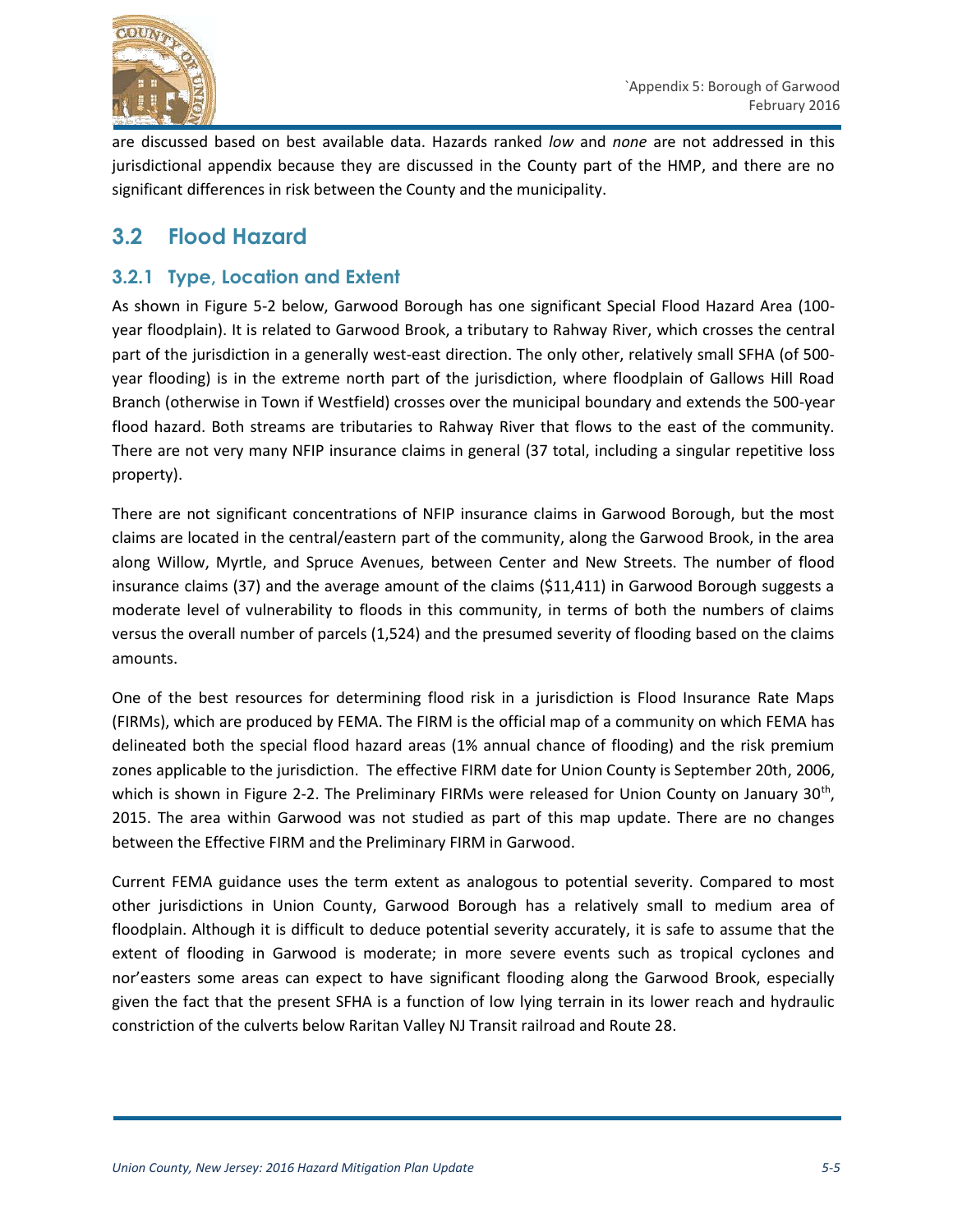

**Figure 5-2 Effective FIRM Borough of Garwood**



Table 5-4 shows the number of parcels in Garwood Borough with at least 60% of their area in the 100 year (1% annual) and 500-year (0.2% annual) floodplain. Although these figures offer some insight into the flood hazard in this jurisdiction, they are not particularly reliable as a risk indicator because in many cases structures and infrastructure (where the risk-producing impacts occur) are not located in the specific areas that are in the floodplain.

| Table 5-4                     |
|-------------------------------|
| <b>Flood-prone Properties</b> |

| <b>Flood hazard area</b>   | <b>Number of Parcels</b> |  |
|----------------------------|--------------------------|--|
| 100-year (1%) floodplain   | 90                       |  |
| 500-year (0.2%) floodplain | 11                       |  |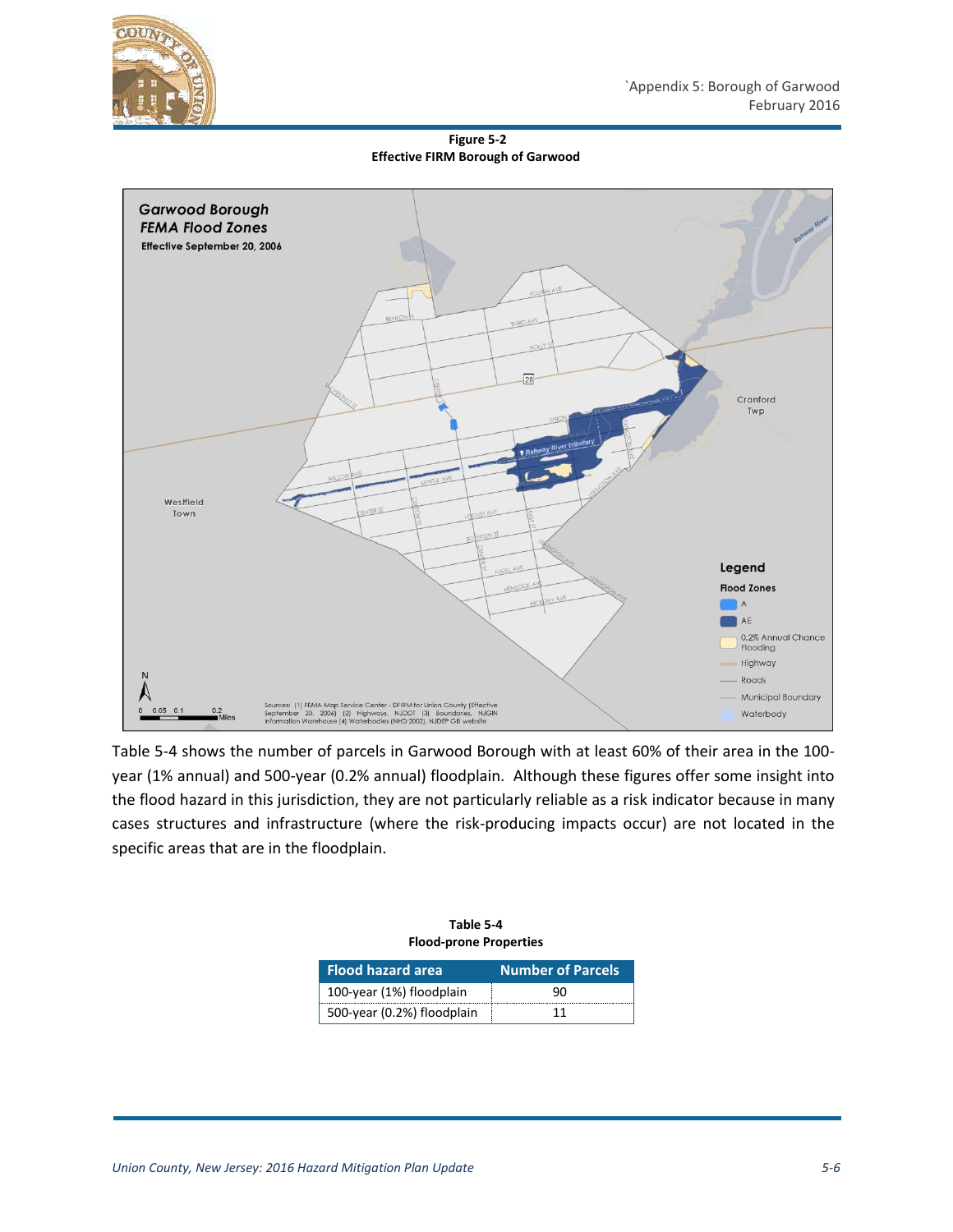

#### **3.2.2 Previous Occurrences and the Probability of Future Floods**

| Table 5-5                           |           |
|-------------------------------------|-----------|
| <b>NFIP Policies and Claims</b>     |           |
|                                     |           |
|                                     |           |
| <b>Number of Parcels:</b>           |           |
| Garwood:                            | 1,524     |
| Union County:                       | 199,489   |
| <b>Number of Policies In-Force:</b> |           |
| Garwood:                            | 79        |
| Union County:                       | 6,055     |
| <b>Number of Claims:</b>            |           |
| Garwood:                            | 37        |
| Union County:                       | 5,560     |
|                                     |           |
| <b>Total Paid Claims</b>            |           |
| Garwood:                            | \$423,320 |
| Union County: \$96,782,279          |           |
|                                     |           |
| <b>Repetitive Loss Properties:</b>  |           |
| Garwood:                            | 1         |
|                                     | 729       |
| Union County:                       |           |
| <b>Total Building</b>               |           |
| Garwood:                            | \$138,548 |
| Union County: \$16,597,500          |           |
|                                     |           |
| <b>Total Contents</b>               |           |
| Garwood:                            | \$79,994  |
| Union County: \$3,787,671           |           |
| <b>Number of Claims</b>             |           |
| Garwood:                            | 4         |
| Union County:                       | 2,115     |
| verage Claim                        |           |
| Garwood:                            | 54,636    |
|                                     |           |
| Union County:                       | \$9,891   |
|                                     |           |
|                                     |           |
|                                     |           |
|                                     |           |

Minor flooding occurs in Garwood Borough at least annually, although the severity of these frequent events is minimal. As discussed in the main (County) section of the mitigation plan, more significant events like tropical cyclones and nor-easters occur every few years (section citation to main plan), and can result in significant flooding. Notwithstanding the potential effects of climate change on weather patterns, the Borough can probably expect to experience some level of flooding every year or two, with more significant events happening every five to ten years on average. The main (County) part of this HMP discusses past occurrences in detail, and that history and statistics are generally the same as for Garwood.

#### **3.2.3 Flood Impacts and Vulnerability to Flooding**

As discussed elsewhere, flood impacts in Garwood Borough are relatively moderate based on various metrics such as NFIP claims, FEMA PA Program Project Worksheets, and the known history of flooding. There is no significant history of flood damage to critical facilities or populations in the jurisdiction.

As expected, the most frequent and serious damages appear to be related to structures that are well within the boundaries of the floodplain, i.e. close to the stream center line or in vicinity of nontransitional change of stream bed and flow direction. As shown in Figure 5-2, this community has a singular NFIP repetitive loss property.

Community vulnerabilities to flooding include some exposure to yard and basement inundation, particularly in the floodplain area in the east-central part of the jurisdiction, as discussed above. This is related to "backwater" and overbank flooding from the constricted channelized bed of Garwood Brook, which has two sudden 90 degree turns that most probably overflow the banks even for the moderate storm events. In addition, more lasting hydraulic conveyance and bank stabilization projects, he jurisdiction can somewhat alleviate the existing problems with keeping up with maintenance and debris clearance.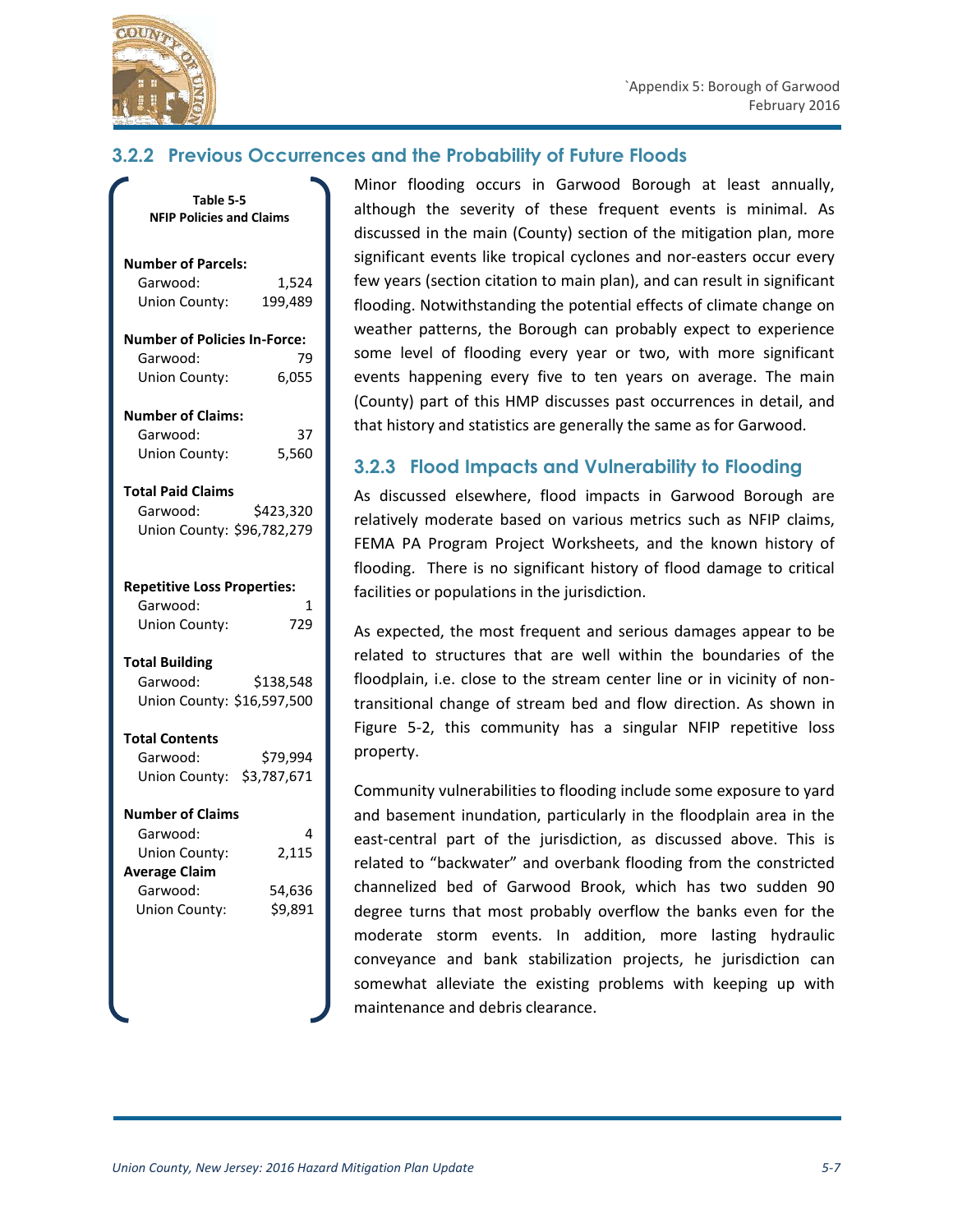



#### **3.2.4 National Flood Insurance Program and Repetitive Loss Properties**

To provide a sense of the flood risk in a community it is also beneficial to summarize the policies in force and claims statistics from the National Flood Insurance Program (NFIP). The U.S. Congress established the NFIP with the passage of the National Flood Insurance Act of 1968. The NFIP is a Federal program enabling property owners in participating communities to purchase insurance as a protection against flood losses in exchange for State and community floodplain management regulations that reduce future flood damages. Participation in the NFIP is based on an agreement between communities and the Federal Government. If a community adopts and enforces a floodplain management ordinance to reduce future flood risk to new construction in floodplains, the federal government will make flood insurance available within the community as a financial protection against flood losses. Garwood Borough has been a member of the NFIP since 1977.

FEMA NFIP statistics indicate that as of February 2014, federal flood insurance policies were in-force on 79 properties in Garwood Borough. This represents a dollar value of property and contents coverage totalling \$20,956,900. Between 1977 and 2014, there have been a total of 37 NFIP insurance claims in Garwood Borough with a total claims value of \$423,320.<sup>7</sup> Table 5-5 compares the number of policies inforce and paid claims in the jurisdiction. The Table shows that Garwood Borough comprises 1.3% of the NFIP policies in-force in Union County.

Garwood Borough is not presently a member of the Community Rating System (CRS), a voluntary program for communities participating in the NFIP. The CRS is a voluntary incentive program that recognizes and encourages community floodplain management activities that exceed the minimum NFIP requirements. For CRS participating communities, flood insurance premium rates are discounted in increments of 5% based on creditable activities.8 CRS communities are ranked between 1 and 10, with Class 1 communities receiving a 45% premium discount.

It should be noted that NFIP claims are not a direct or completely accurate proxy for flood risk in a community. The data does not include flood damages to structures that had no flood insurance. Also, in some cases, structures or contents may have been underinsured. The NFIP claims data also does not include any damages to public facilities, which may be insured via other means (such as self-insurance or non-FEMA policies); such damages may also be addressed through other federal programs such as FEMA's Public Assistance Program.

FEMA requires a discussion of NFIP Repetitive Loss and Severe Repetitive flood loss statistics in hazard mitigation plans. The NFIP defines repetitive loss properties as those with two or more claims of more than \$1,000 each during any rolling ten-year period.

The flood risk assessment method is based on analysis of NFIP data on repetitive flood loss properties The NFIP defines repetitive loss (RL) properties as those that have received at least two NFIP insurance payments of more than \$1,000 each in any rolling ten-year period. As of February 2014, Union County

 $\overline{a}$ 

<sup>7</sup> FEMA – Policy and Claim Statistics for Flood Insurance

<sup>8</sup> FEMA – Community Rating System (CRS).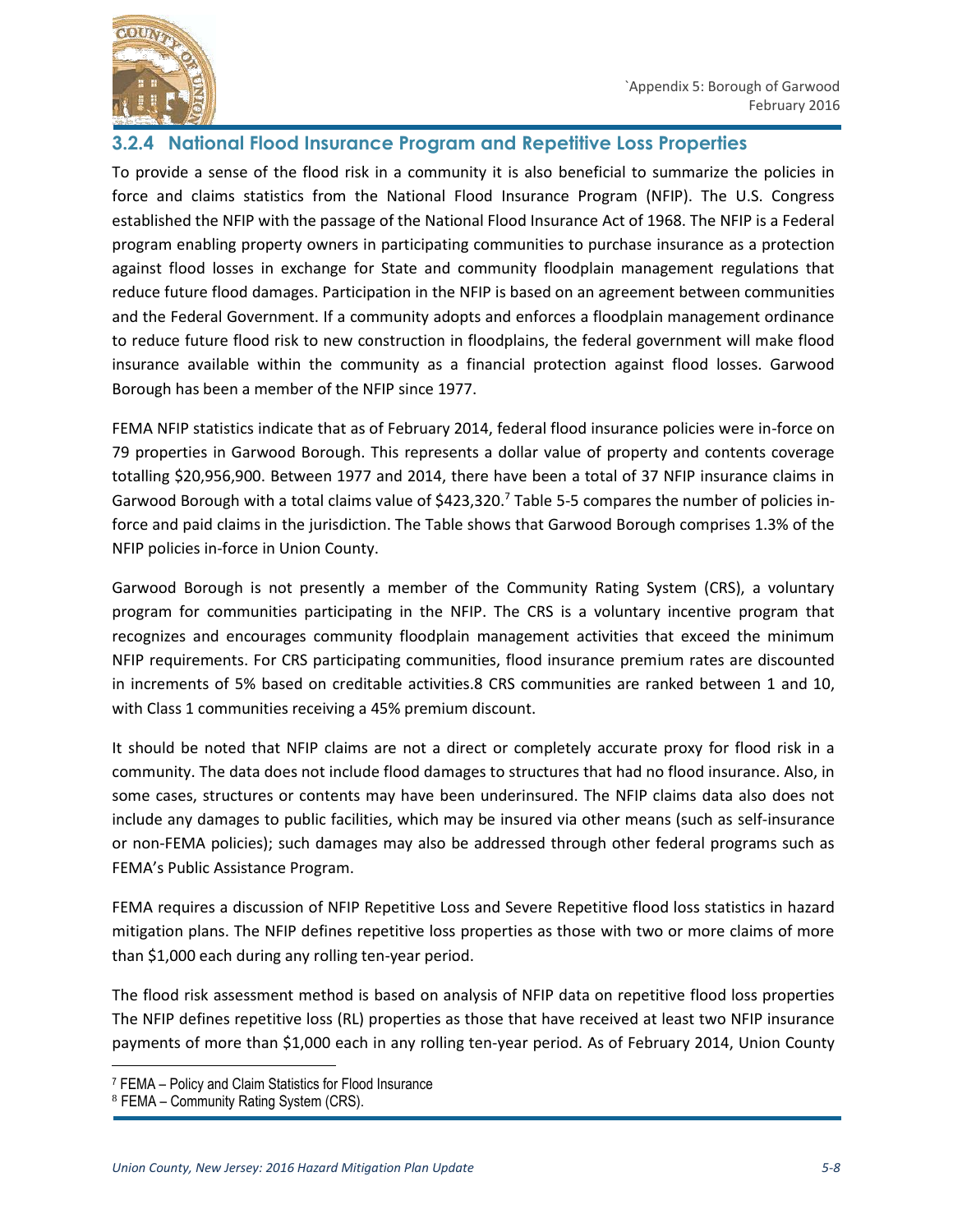

had 707 such properties based on a query of the FEMA BureauNet NFIP interface. Of this total, a single property was located within Garwood. Table 5-5 provides a comparison of the residential repetitive loss claims for Union County and Garwood Borough.

#### **3.2.5 Flood Risk to Repetitive Loss Properties in Garwood**

As of February 2014, the Garwood Borough had one NFIP repetitive flood loss property. Data for this property is insufficient to perform a meaningful risk assessment.

### **3.2.6 Flood Risk to Severe Repetitive Loss Properties in Garwood**

The definition of Severe Repetitive Flood Loss is included in the County portion of this mitigation plan. As of February 2014, Garwood Borough had one NFIP severe repetitive flood loss property. Data for this property is insufficient to perform a meaningful risk assessment.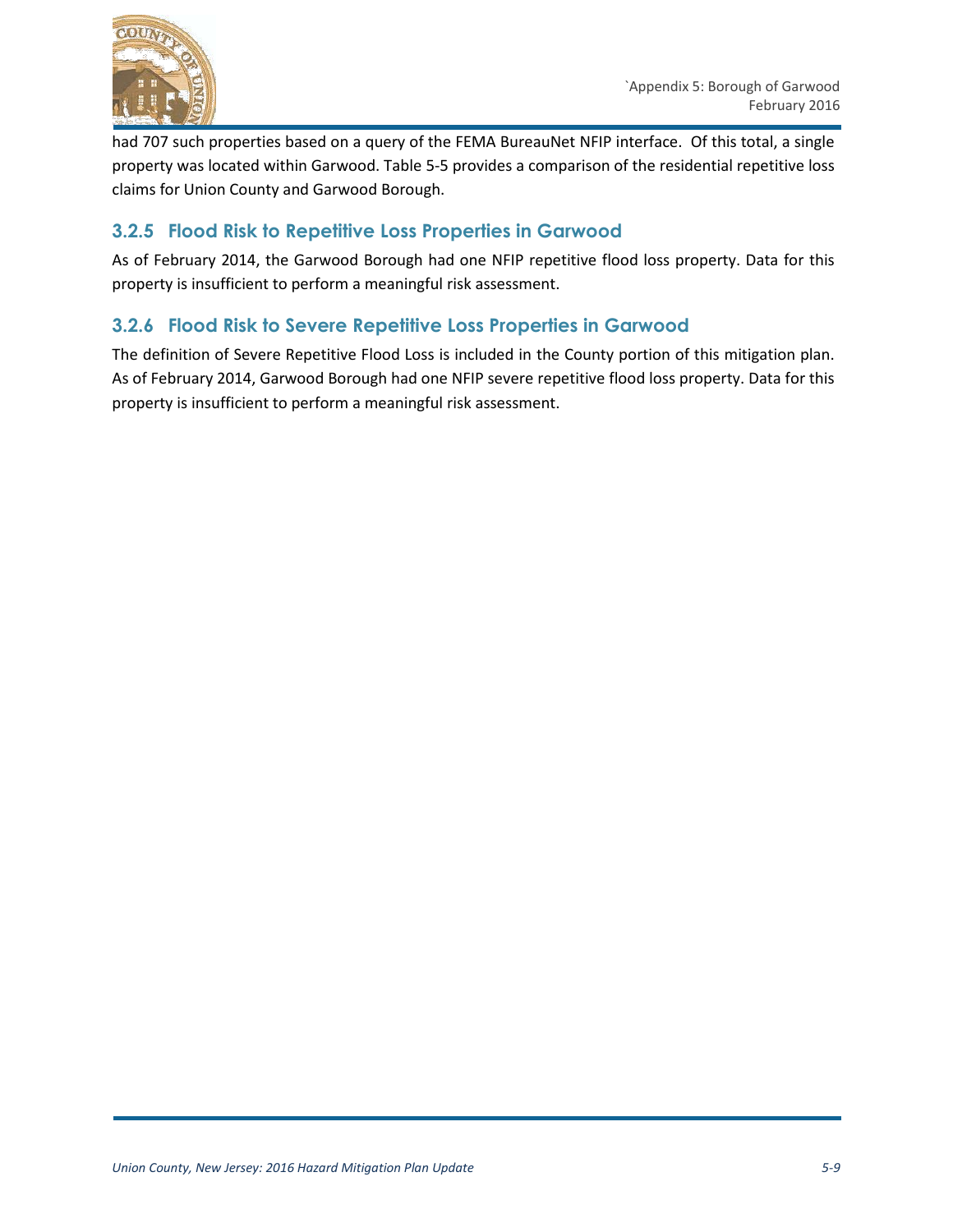

### **3.3 Tornados**

#### **3.3.1 Type, Location, and Extent**

Tornado risks are discussed in detail in Section 4 of the County portion of this mitigation plan. There are no significant differences in the type, location or extent of this hazard between the County and Garwood Borough, and there are no aspects of the hazard that are unique to this jurisdiction.

#### **3.3.2 Previous Occurrences and the Probability of Future Occurrences**

Previous occurrences of the tornado hazard are discussed in detail in the County portion of this hazard mitigation plan (see Section 4), and for reasons of brevity are not repeated here. There are no meaningful differences between the County as a whole versus Garwood Borough with regard to occurrences or the future probability of this hazard.

#### **3.3.3 Tornado Impacts and Vulnerabilities to the Hazard**

Because of the size of the sample area and the nature of the built environment, tornado impacts in Garwood Borough are substantially similar to the County as a whole. The most significant potential impacts from this hazard are damage to structures (and to a lesser degree, infrastructure), injuries and deaths. The results of the risk assessment are shown in Table 5-6 below. The figures were calculated using the FEMA Benefit-Cost Analysis software Version 5.0, which incorporates statistical probabilities of tornadoes in by State and County, and uses historical data and algorithms to calculate direct damages, injuries and deaths expected from tornados in this area.

| <b>Horizon</b> | <b>Direct Damage</b> | <b>Injuries</b> | <b>Deaths</b>            |
|----------------|----------------------|-----------------|--------------------------|
| Annual risk    | \$33,010             | \$32,052        | \$103,845                |
| 50-year risk   | \$455,542            | \$442,314       | \$1,433,056              |
| 100-year risk  | S471.057             | \$457,378       | $\nabla 1,481,862\nabla$ |

**Table 5-6 Tornado Risks, Garwood Borough Annual, 50- and 100-year Planning Horizons**

## **3.4 Straight Line Wind Hazard**

#### **3.4.1 Type, Location, and Extent**

The high wind – straight-line wind hazard (including type, location and extent) is uniform across Union County, and is discussed in detail in the County portion of this mitigation plan (see Section 4). For reasons of brevity these details are not repeated here. There are no wind hazards that are unique to Garwood Borough.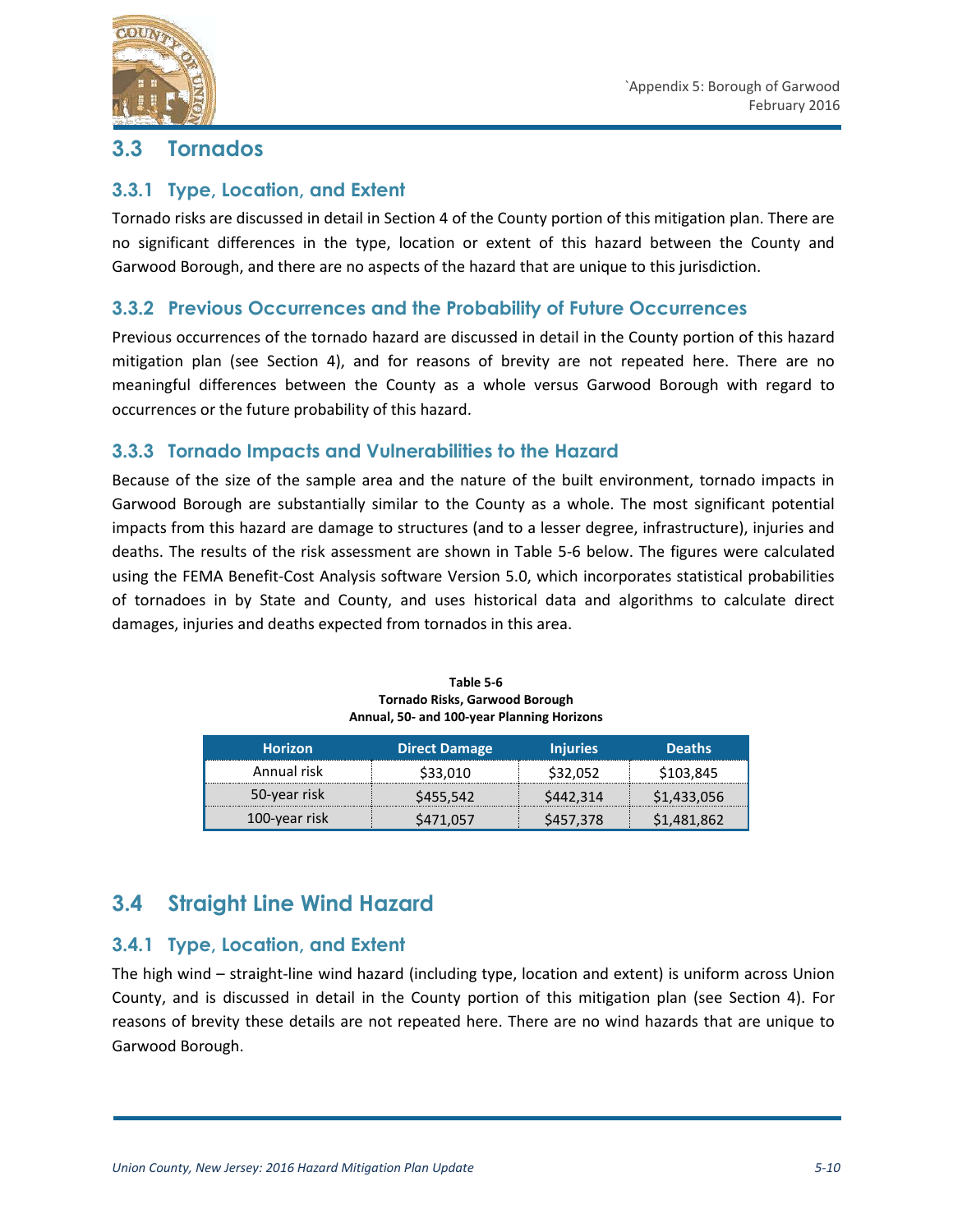

#### **3.4.2 Previous Occurrences and the Probability of Future Occurrences**

Previously occurrences and the probability of future events are the same for Garwood Borough as for Union County. Refer to Section 4 for that information at a County level.

#### **3.4.2 Straight Line Wind Impacts and Vulnerabilities to the Hazard**

Garwood Borough is a typical residential community, predominated by balloon-frame and unreinforced masonry residential structures, the majority of which have gable or hip roofs. As discussed in the County part of the plan, wind profiles in this area of the country indicate a relatively low potential for severe events, and adequate construction techniques and building codes have generally sufficed to keep risks low.

There are two main sources of potential wind damage in such communities: (1) structural damage to residential and non-residential buildings, and (2) power losses, mainly due to trees falling on aboveground lines. There are established methodologies for completing general risk assessments for these hazards. These are explained in detail in the County portion of the plan (see Section 4). Table 5-7 below summarizes annual straight-line wind risks and cumulative risks over 50- and 100-year planning horizons in Garwood Borough. Risks are in seven discreet categories: building damages, contents damages, inventory loss, relocation costs, business income lost, rental income lost and wages lost.

| <b>Occupancy</b><br><b>Class</b> | <b>Total SF</b> | <b>Total</b><br><b>Annualized</b><br><b>Damages</b> | <b>50-year Risk</b> | 100-year<br><b>Risk</b> |
|----------------------------------|-----------------|-----------------------------------------------------|---------------------|-------------------------|
| Residential                      | 2,338,438       | \$46.576                                            | \$642,801           | \$664.599               |
| Commercial                       | 765,174         | \$9.274                                             | \$127,986           | \$132.326               |
| Industrial                       | 556.648         | S7.222                                              | \$99,666            | \$103.046               |
| Agricultural                     | 10.393          | \$127                                               | S <sub>1.748</sub>  | \$1.807                 |
| Religious                        | 36.400          | 9468                                                | \$6.456             | \$6.675                 |
| Government                       | 11.481          | \$324                                               | \$4.477             | \$4.629                 |
| Education                        | 27.400          | \$288                                               | \$3.976             | S4.111                  |
| Total                            | 3,745,934       | S64,279                                             | \$887,111           | \$917.193               |

#### **Table 5-7: Straight-line Wind Risks for Range of Loss Types, Borough of Garwood Annualized and 50- and 100-year Planning Horizons**

The next table shows power loss risks in Garwood Borough, again annualized and for 50- and 100-year planning horizons. The methodology for these calculations (and additional jurisdiction-level data) can be found in Section 4 of the County plan.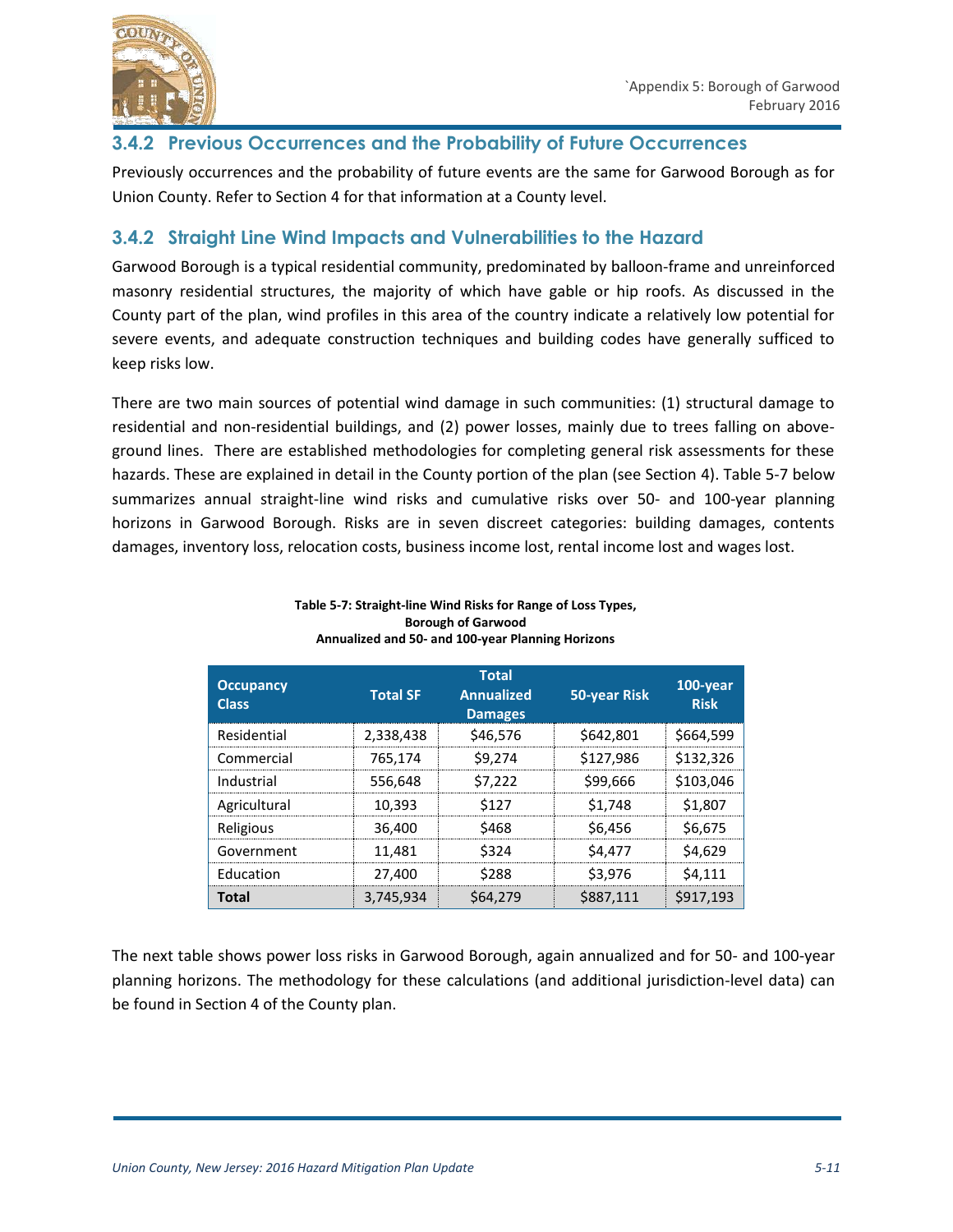

**Table 5-8 Power Loss Horizons**

| <b>Period</b>             | <b>Risk Value</b> |
|---------------------------|-------------------|
| Annual                    | \$46,779          |
| 50-year planning horizon  | \$645,585         |
| 100-year planning horizon | \$667,501         |

# **3.5 Winter Weather Hazards – Extreme Cold, Severe Weather, Ice Storm**

#### **3.5.1 Type, Location, and Extent**

Because the hazards severe storm – winter weather, ice storms and extreme temperatures – cold are closely related, they are combined in this subsection of the appendix. Severe storms and winter weather risks are discussed in detail in Section 4 of the County portion of this mitigation plan. There are no significant differences in the type, location or extent of this hazard between the County and Garwood Borough, and there are no aspects of the hazard that are unique to this jurisdiction.

#### **3.5.2 Previous Occurrences and the Probability of Future Occurrences**

Previous occurrences of the severe storm-winter weather/ice storm/extreme temperature - cold hazards are discussed in detail in the County portion of this hazard mitigation plan (see Section 4), and for reasons of brevity are not repeated here. There are no meaningful differences between the County as a whole versus Garwood Borough with regard to occurrences or the future probability of these hazards.

#### **3.5.3 Winter Weather Impacts and Vulnerabilities to the Hazard**

The impacts from these three hazards in Garwood Borough are substantially similar to the County as a whole, and include lost productivity, traffic accidents, downed trees (and related power losses), medical events (such as heart attacks), and hypothermia (which rarely causes any significant or longterm problems). The community has no unique or pronounced vulnerabilities to these hazards. Like most established communities, over time Garwood Borough has adapted its systems and infrastructure to minimize the effects of cold weather and associated meteorological effects. In rare cases, buildings may experience structural problems due to snow loads, and public or private infrastructure may fail due to freezing. However, these problems are usually minor and are addressed by private citizens (through their own work, or via insurance proceeds) or by the government in the case of infrastructure.

Perhaps the most significant potential impacts of winter weather are traffic accidents (with related injuries and fatalities), and power losses from ice and downed trees. For the most part, damage to vehicles is addressed via private insurance, records of which are proprietary. However, there are national statistics regarding injuries and deaths related to such weather. Local values for injuries and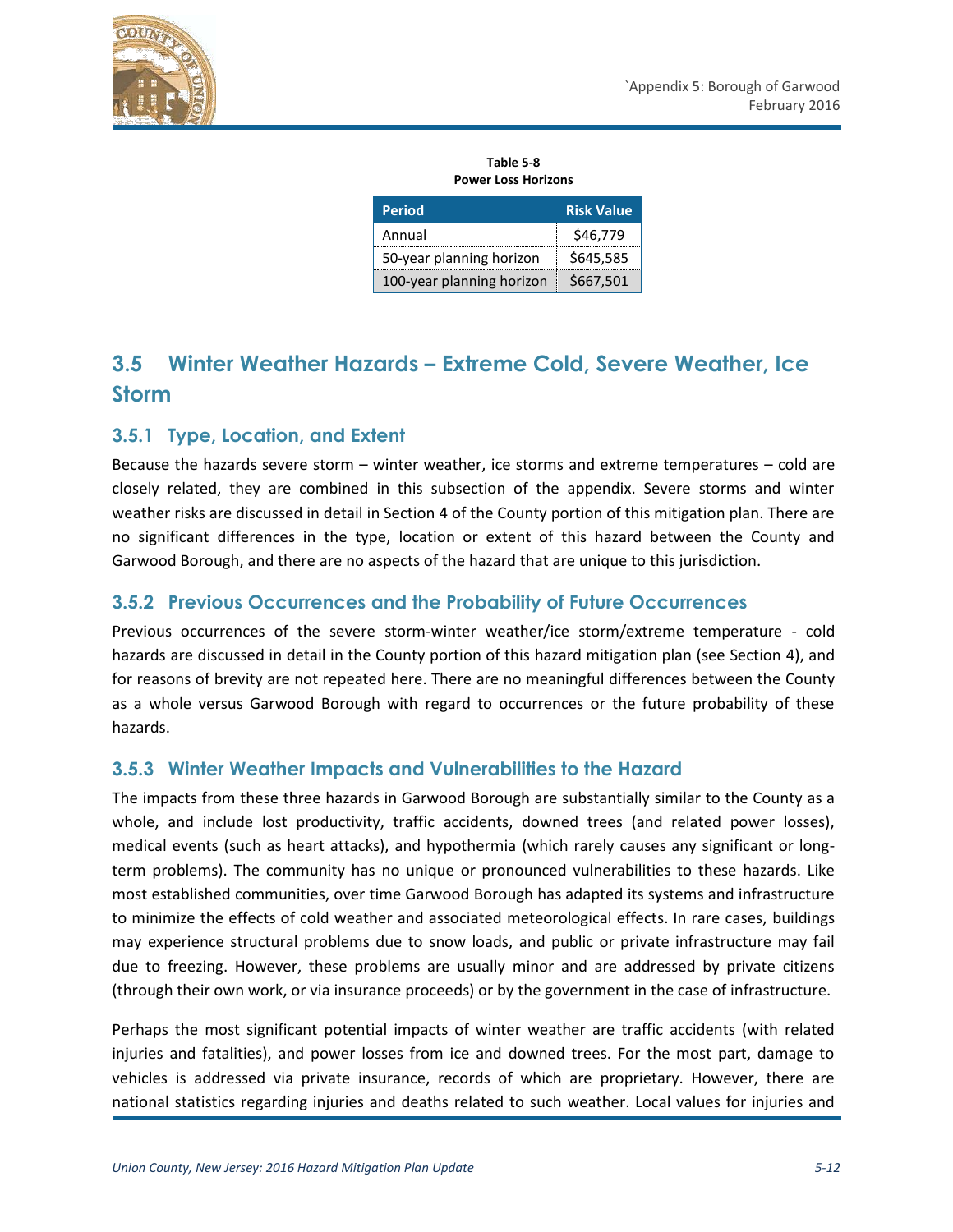

deaths can be deduced from national statistics. Figures for Garwood Borough are displayed in the table below. Refer to the County portion of this mitigation plan for source citations and an explanation of the methodology.

An additional source of risk from cold and winter weather is hypothermia deaths. Although the risk from this hazard is relatively small, it can nevertheless be calculated by deduction from national statistics. Annual deaths nationwide were obtained from a U.S. Centers for Disease Control report (National Health Statistics Reports, Deaths Attributed to Heat, Cold and Other Weather Events in the United States, 2006-2010).

| Table 5-9                                                     |               |  |  |
|---------------------------------------------------------------|---------------|--|--|
| Winter Storm-related Risks (traffic injuries and fatalities), |               |  |  |
| <b>Borough of Garwood</b>                                     |               |  |  |
| 50- and 100-year Planning Horizons                            |               |  |  |
|                                                               |               |  |  |
| Injuries (combined)                                           | <b>Deaths</b> |  |  |
|                                                               |               |  |  |

|                                    | Injuries (combined) | Deaths      |
|------------------------------------|---------------------|-------------|
| Snow/sleet                         | \$580,423           | \$65,914    |
| Icy pavement                       | \$451,574           | \$49,714    |
| Snow/sleet                         | \$435,265           | \$43,800    |
| Total annual risk<br>(all hazards) | \$1.467.262         | \$159.427   |
| 50-year risk                       | \$20,248,213        | \$2,200,094 |
| 100-year risk                      | \$20,937,826        | \$2,275,024 |

#### **Table 5-10 Risks from Hypothermia Garwood Borough Annually and 50- and 100-year Planning Horizons**

| <b>2010 Population</b> | $%$ of US | <b>Annual Death S</b> | <b>50-year Horizon</b> | <b>100-year Horizon</b> |
|------------------------|-----------|-----------------------|------------------------|-------------------------|
| 4.226                  | 0.0013%   | \$114.033             | \$1,573,658            | \$1,627,254             |

П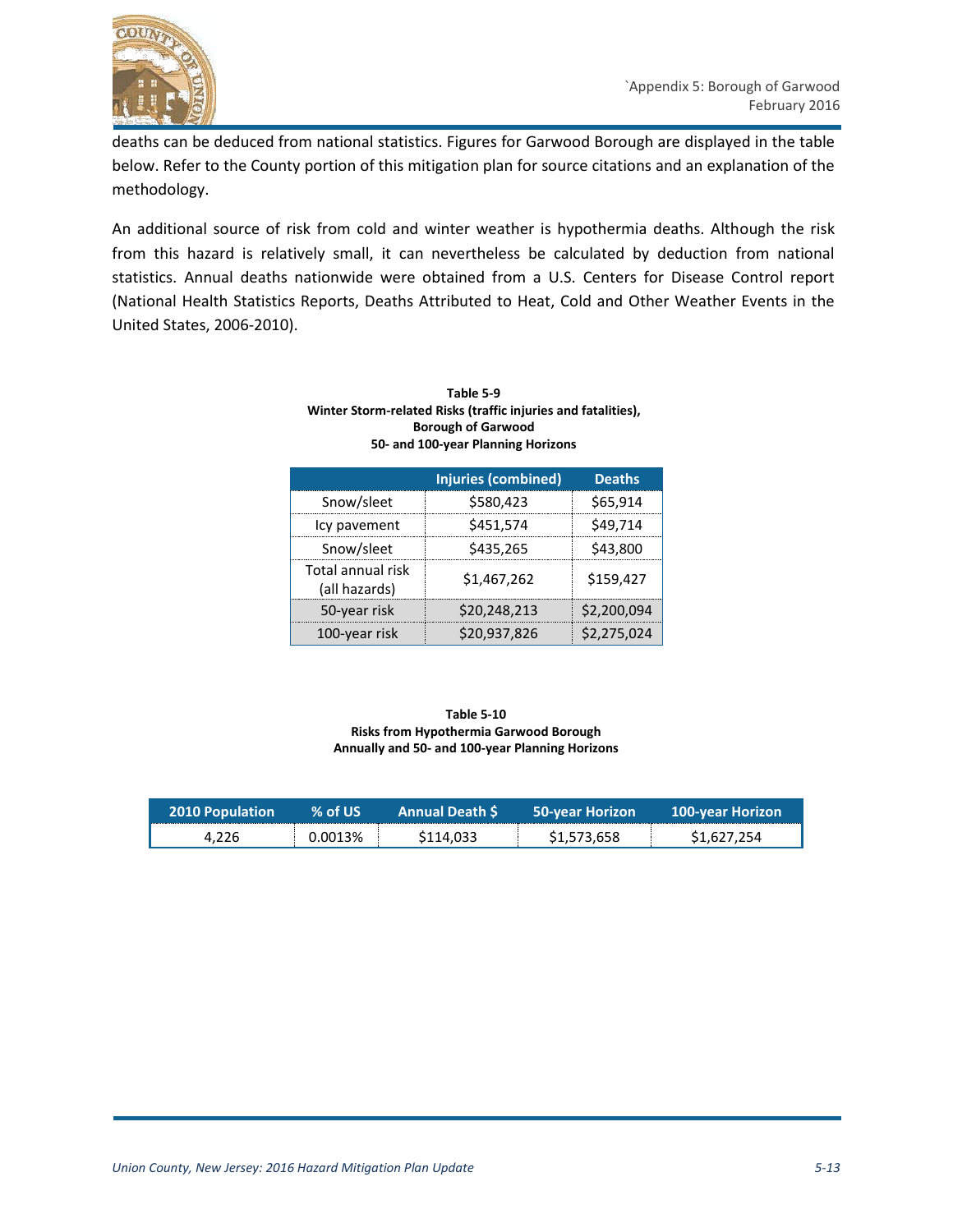

# **3.6 Critical and Public Facilities**

The Borough of Garwood does not have any critical and public facilities in the Special Flood Hazard Area. The Borough reports no facilities have experienced losses from natural hazards in recent history.

| <b>Facility</b>          | <b>Address</b>   |
|--------------------------|------------------|
| <b>Washington Sch.</b>   | 500 East St.     |
| St. Anne's Sch.          | 320 Second Ave.  |
| Mun. Bldg. & Police H.Q. | 403 South Ave.   |
| Garwood Station          |                  |
| Fire Headquarters        | 415 South Avenue |
| Lincoln School           | 400 Second Ave.  |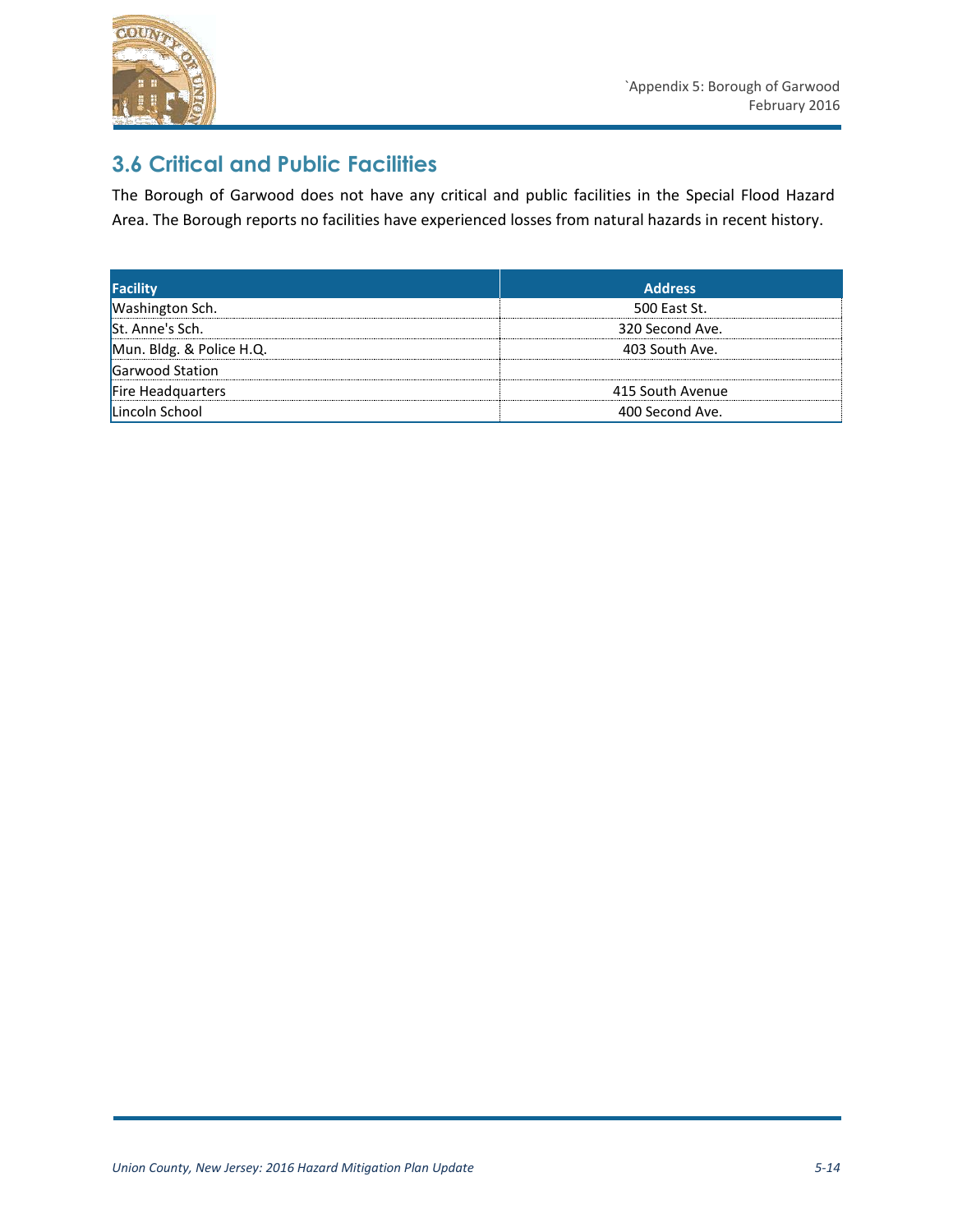

# **4. Borough of Garwood Mitigation Strategy**

This section contains hazard mitigation goals, objectives, and action items for the Borough of Garwood. The goals are similar to the goals outlined in the County plan, but the objectives are adjusted for the jurisdiction. The definitions for these terms can be found in Section 5 of the Union County Plan Update.

# **4.1 Goals**

- Goal 1: Improve **LOCAL KNOWLEDGE** about the potential impacts of hazards, and the identification of specific measures that can be taken to reduce their impacts
- Goal 2: Improve **DATA COLLECTION, USE, AND SHARING** to reduce the impacts of hazards
- Goal 3: Improve **CAPABILITIES, COORDINATION, AND OPPORTUNITIES** to plan and implement risk reduction projects, programs, and activities
- Goal 4: Pursue a range of **MITIGATION OPPORTUNITIES**, including addressing NFIP repetitive and severe repetitive loss properties, and reducing risk to public properties and infrastructure

# **4.2 Objectives**

- Objective 1.A: Increase risk awareness among officials and citizens.
- Objective 1.B: Maintain and improve jurisdiction-level awareness regarding funding opportunities for mitigation, including that provided by FEMA and other federal and State agencies.
- Objective 2.A: Improve the availability and accuracy of risk- and mitigation-related data at the local level, as the basis for planning and development of risk-reduction activities.
- Objective 2.B: Ensure that government officials and local practitioners have accurate and current information about best practices for hazard mitigation planning, project identification, and implementation.
- Objective 2.C: Develop and maintain detailed data about critical facilities, as the basis for risk assessment and development of mitigation options.
- Objective 3.A: Continue support of hazard mitigation planning, project identification, and implementation at the municipal level.
- Objective 3.B: Continue close coordination with the County in a range of risk-related areas, such as FEMA programs, mitigation planning, development of hazard mitigation projects, etc.
- Objective 3.C: Increase property owner participation in the National Flood Insurance Program.
- Objective 3.D: Implement activities to improve the community's CRS rating.
- Objective 3.E: Work towards increasing the integration of mitigation principles and activities in a range of local regulations, plans, ordinances and activities.
- Objective 3.F: Maintain and improve coordination with surrounding communities with regard to understanding and reducing risks.
- Objective 4.A: Facilitate development and timely submittal of project applications meeting state and federal guidelines for funding (1) for RL and SRL properties and (2) for hardening/retrofitting infrastructure that is at the highest risk.
- Objective 4.B: Maintain and enhance local planning and regulatory standards related to future development and investments.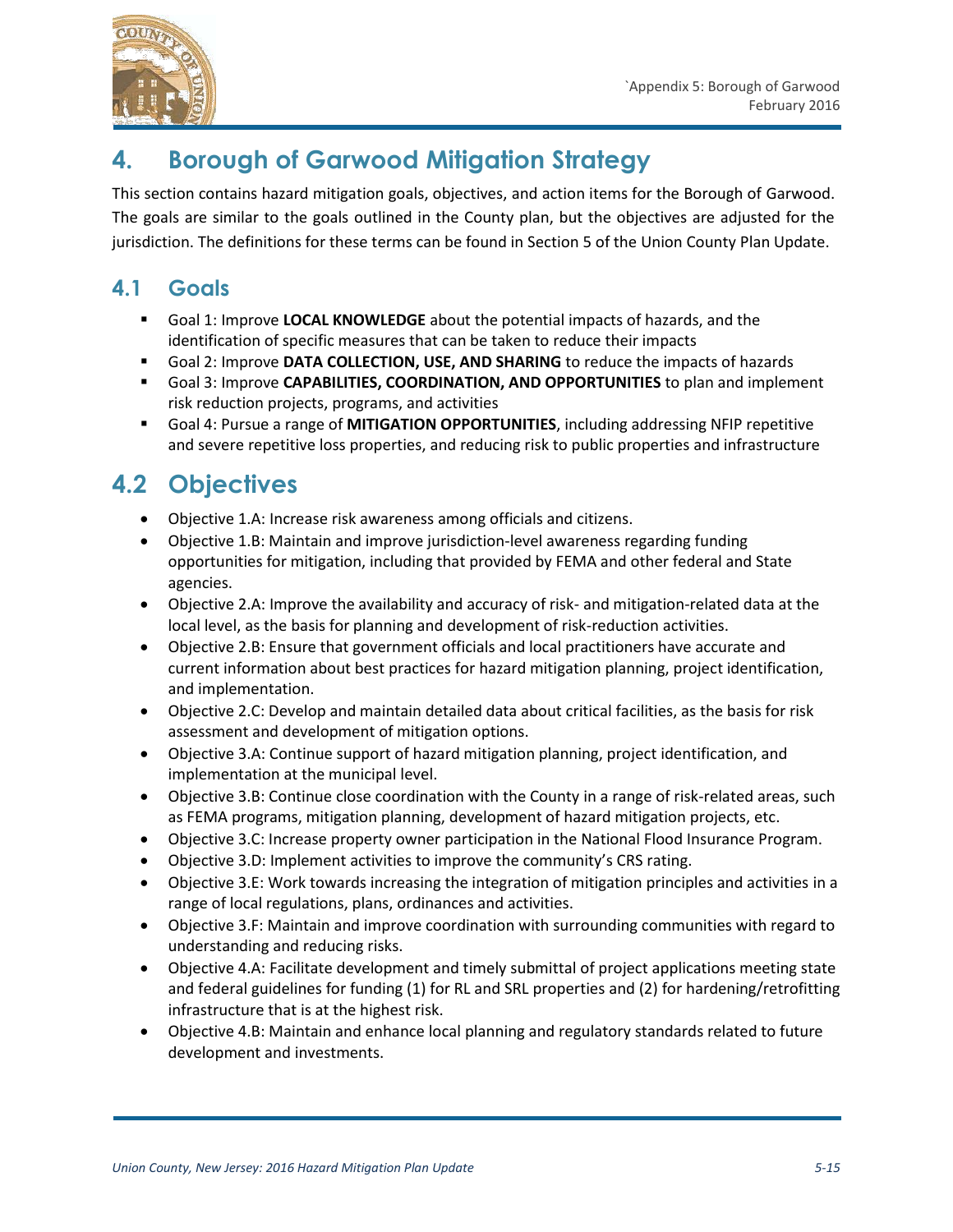

# **4.3 Mitigation Strategy**

The tables below list prioritized mitigation projects and actions identified by the Borough of Garwood.

### **4.3.1 Existing Mitigation Actions**

| <b>Mitigation Action, Program,</b><br>or Project                                                              | <b>Hazard</b> | <b>Priority</b> | <b>Implementation</b><br><b>Mechanism</b> | <b>Responsible Party</b>                               | <b>Target</b><br><b>Start</b><br><b>Date</b> | <b>Project</b><br><b>Duration</b> | <b>Estimated</b><br>Cost | <b>Current</b><br><b>Status</b> |
|---------------------------------------------------------------------------------------------------------------|---------------|-----------------|-------------------------------------------|--------------------------------------------------------|----------------------------------------------|-----------------------------------|--------------------------|---------------------------------|
| Conduct all-hazards public<br>education and outreach<br>program for hazard<br>mitigation and<br>preparedness. | All           | High            | Emergency<br>Management                   | OEM Coordinator,<br>in coordination<br>with County OEM |                                              | One Year                          | <b>Staff Time</b>        |                                 |

#### **4.3.2 New Mitigation Actions**

| <b>Mitigation Action, Program, or</b><br><b>Project</b>                                                                                                         | <b>Hazard</b> | <b>Priority</b> | Implementation<br><b>Mechanism</b> | <b>Responsible Party</b> | <b>Project Duration</b> | <b>Estimated Cost</b>   |
|-----------------------------------------------------------------------------------------------------------------------------------------------------------------|---------------|-----------------|------------------------------------|--------------------------|-------------------------|-------------------------|
| The Borough is pursuing<br>generators for multiple critical<br>facilities to use as<br>warming/cooling stations and<br>maintain critical Borough<br>operations. | All           | High            | Capital Improvement                | <b>OEM</b>               | 1-2 years               | 200,000-575,000<br>each |
| Mitigate single repetitive loss<br>property through elevation or<br>acquisition as funding permits                                                              | Flood         | High            | Grants                             | <b>OEM</b>               | 1 year                  | Varies                  |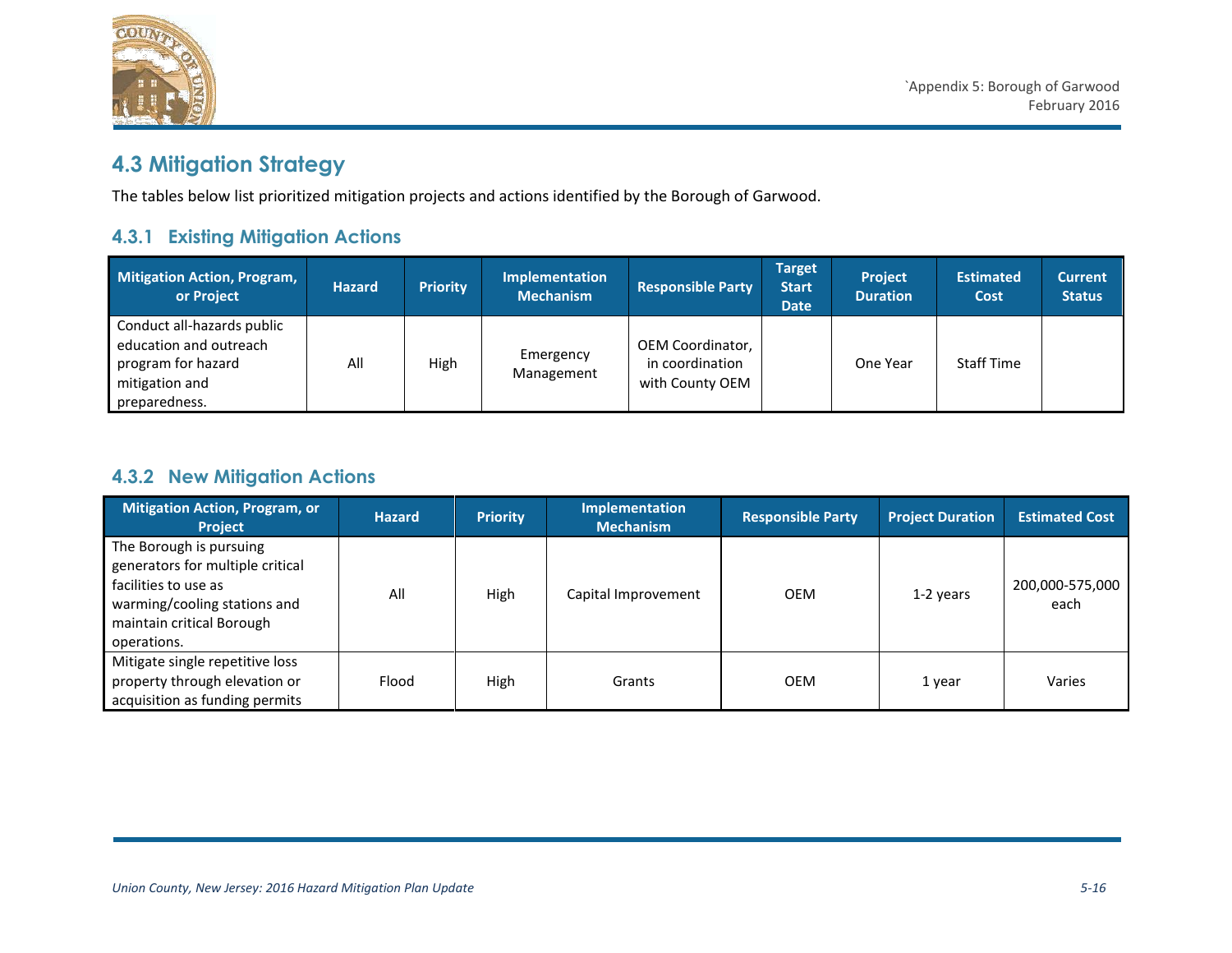

### **4.4 Capability Assessment**

As part of this plan update each town self-assessed their existing planning and regulatory tools, communication and emergency response capabilities, staff and personnel, and their capabilities to leverage municipal funds to achieve hazard mitigation planning objectives. This capability assessment should be updated as part of the ongoing maintenance process.

#### **4.4.1 Planning and Regulatory**

| <b>Tool</b>                                                              | Borough Has (y/n) |
|--------------------------------------------------------------------------|-------------------|
| Zoning Ordinance                                                         |                   |
| <b>Subdivision Ordinance</b>                                             | Υ                 |
| Flood Damage Prevention Ordinance (per NFIP)                             | ٧                 |
| Special Purpose Ordinances (e.g. wetlands, critical or sensitive areas)  | $Y - State$ regs  |
| Stormwater Management Plan/Ordinance                                     | γ                 |
| Comprehensive Plan / Master Plan                                         | γ                 |
| Capital Improvements Plan                                                | γ                 |
| Site Plan Review Requirements                                            |                   |
| <b>Habitat Conservation Plan</b>                                         | N                 |
| Economic Development Plan                                                | N                 |
| Local EOP                                                                |                   |
| Continuity of Operations Plan                                            |                   |
| Post Disaster Recovery Plan or Ordinance                                 | N                 |
| <b>Wildfire Protection Plan</b>                                          | N                 |
| Real Estate Disclosure req.                                              | γ                 |
| Other (e.g. steep slope ordinance, local waterfront revitalization plan) | Y – Steep Slopes  |
| Freeboard                                                                | N                 |
| <b>Cumulative Substantial Damages</b>                                    | N                 |
| Shoreline Management Plan                                                | ΝA                |

#### **4.4.2 Communication and Emergency Response**

|                                       | Does the Borough have<br>this $(v/n)$ |
|---------------------------------------|---------------------------------------|
| Outdoor warning system                | N                                     |
| Nixle                                 | N                                     |
| Auto-Dialer/Reverse 911/Emailer       | Υ                                     |
| Social Media                          | Υ                                     |
| <b>Website Updates</b>                | Υ                                     |
| <b>Other Emergency Communications</b> | Ν                                     |
| <b>Mutual Aid Agreements</b>          | ν                                     |
| <b>Emergency Operations Center</b>    | γ                                     |
| <b>Evacuation Vehicles</b>            | γ                                     |
| Swift-water rescue                    | Ν                                     |
| Shallow water boats                   | Ν                                     |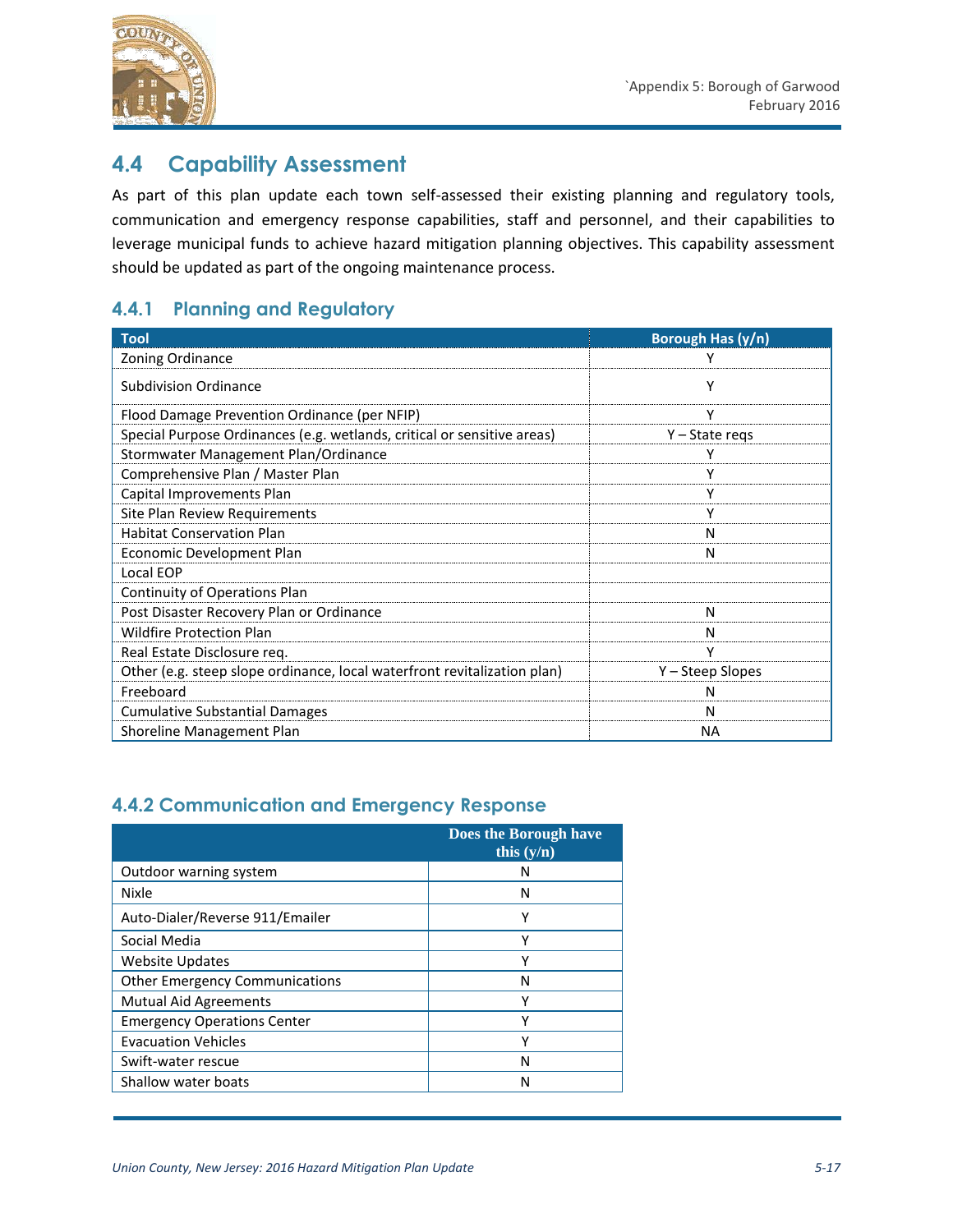

#### **4.4.3 Staff/Personnel**

|                                                                                                                | Does this Borough have this<br>expertise on staff? |
|----------------------------------------------------------------------------------------------------------------|----------------------------------------------------|
| Staff with expertise or training in benefit/cost analysis                                                      | N                                                  |
| Grant Writer(s)                                                                                                | $N$ -in house                                      |
| <b>Emergency Manager</b>                                                                                       | Y Coordinator                                      |
| Professionals trained in conducting damage<br>assessments                                                      | Y – Code Official                                  |
| Scientist familiar with natural hazards in the municipality.                                                   | N                                                  |
| Personnel skilled or trained in "GIS" applications                                                             | ۷                                                  |
| Surveyor(s)                                                                                                    | N                                                  |
| NFIP Floodplain Administrator                                                                                  | $Y$ – Engineer                                     |
| Planner(s) or Engineer(s) with knowledge of land development and land<br>management practices                  | v                                                  |
| Engineer(s) or Professional(s) trained in construction practices related<br>to buildings and/or infrastructure | ۷                                                  |

### **4.4.4 Fiscal Capabilities**

| <b>Fiscal Mechanism</b>                                                         | Does the Borough have this capability? |
|---------------------------------------------------------------------------------|----------------------------------------|
| Community development Block Grants (CDBG)                                       | N                                      |
| Capital Improvements Project Funding                                            | ν                                      |
| Authority to Levy Taxes for specific purposes                                   | v                                      |
| User fees for water, sewer, gas or electric service                             | ν                                      |
| Impact Fees for homebuyers or developers of new<br>development/homes            | Not for mitigation purposes            |
| Incur debt through general obligation bonds                                     | ν                                      |
| Incur debt through special tax bonds                                            | N                                      |
| Incur debt through private activity bonds                                       | N                                      |
| Withhold public expenditures in hazard-prone areas mitigation<br>grant programs | N                                      |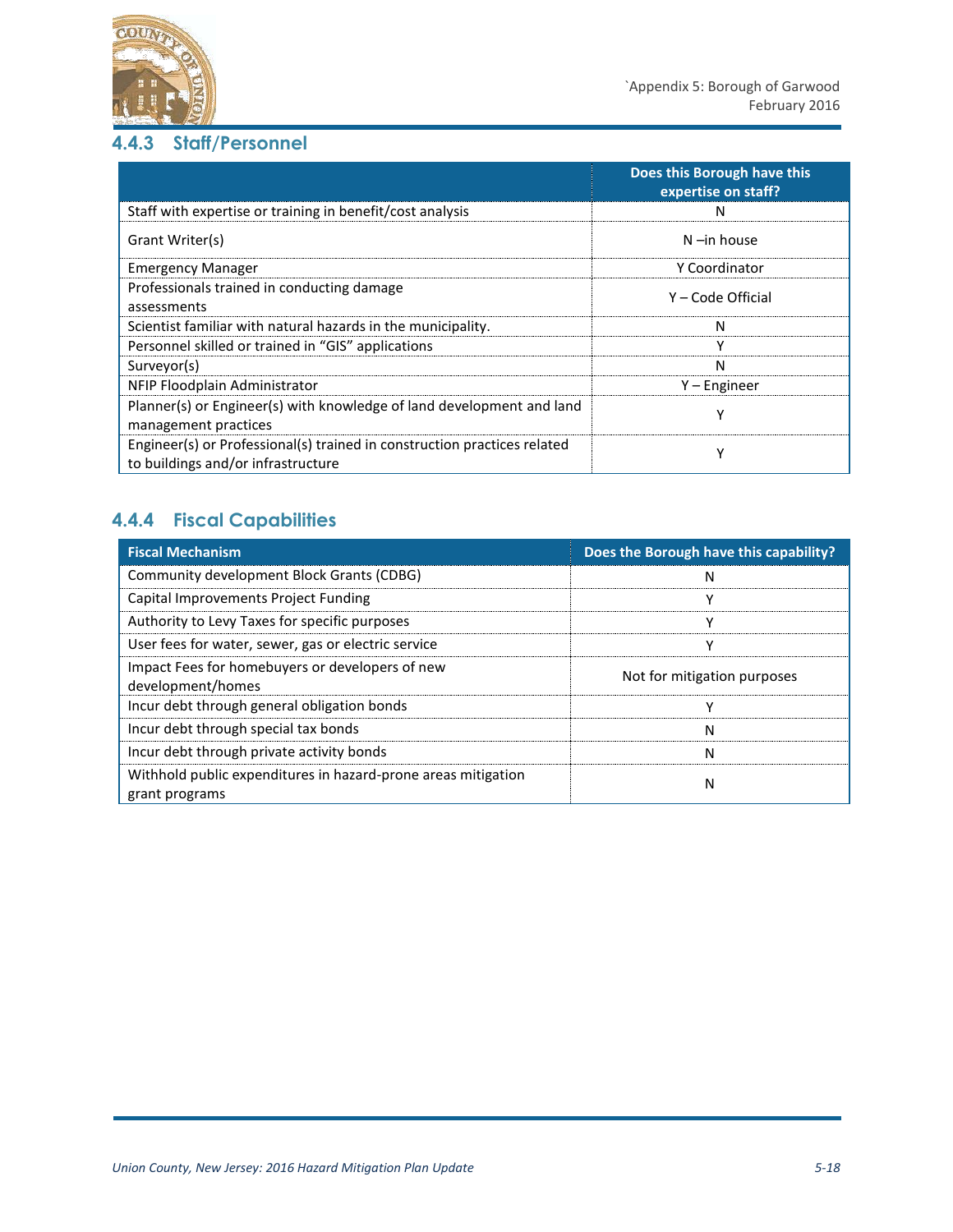

# **5. Plan Maintenance and Adoption**

### **5.1 Plan Maintenance**

The Borough of Garwood will review this Appendix of the County's hazard mitigation plan appendix each year and give the County's HMP Coordinator an annual progress report. The Office of Emergency Management Coordinator is responsible for convening the LPC, initiating the plan review, and submitting the annual progress report. The LPC may use worksheets #1 and #3 in the FEMA 386-4 guidance document, to facilitate the review and progress report. FEMA guidance worksheets are provided in Appendix G. Local progress reports shall be provided to the County HMP Coordinator at least two weeks prior to the annual plan review meeting.

Additionally, the LPC will convene and review the plan when major hazard events impact the jurisdiction, potentially yielding opportunities for mitigation grant funding, or when new information suggests that plan elements do not accurately reflect the community's risk or its mitigation priorities.

If necessary, the Borough Engineer will convene a meeting of the LPC to review and approve all changes. The Borough retains the discretion to implement minor changes to the document without formal procedures involving the Borough Council subject to local policies and regulations.

In addition to the annual progress report, the Borough of Garwood will provide Union County with a copy of the written notice of any changes to the jurisdictional appendix at the time such changes are implemented.

The LPC shall document, as needed and appropriate:

- Hazard events and losses in Garwood and the effects that mitigation actions have had on impacts and losses,
- Progress on the implementation of mitigation actions, including efforts to obtain outside funding for projects,
- Any obstacles or impediments to the implementation of actions,
- Additional mitigation actions believed to be appropriate and feasible,
- Any changes to local capabilities,
- Efforts to integrate the information included in this plan into other local planning mechanisms including, but not limited to, the comprehensive plan, capital improvement planning, budgeting, zoning amendments, and variance approvals,
- All public and stakeholder input and comment on the Plan that has been received by the Borough,
- Copies of any grant applications filed on behalf of the Borough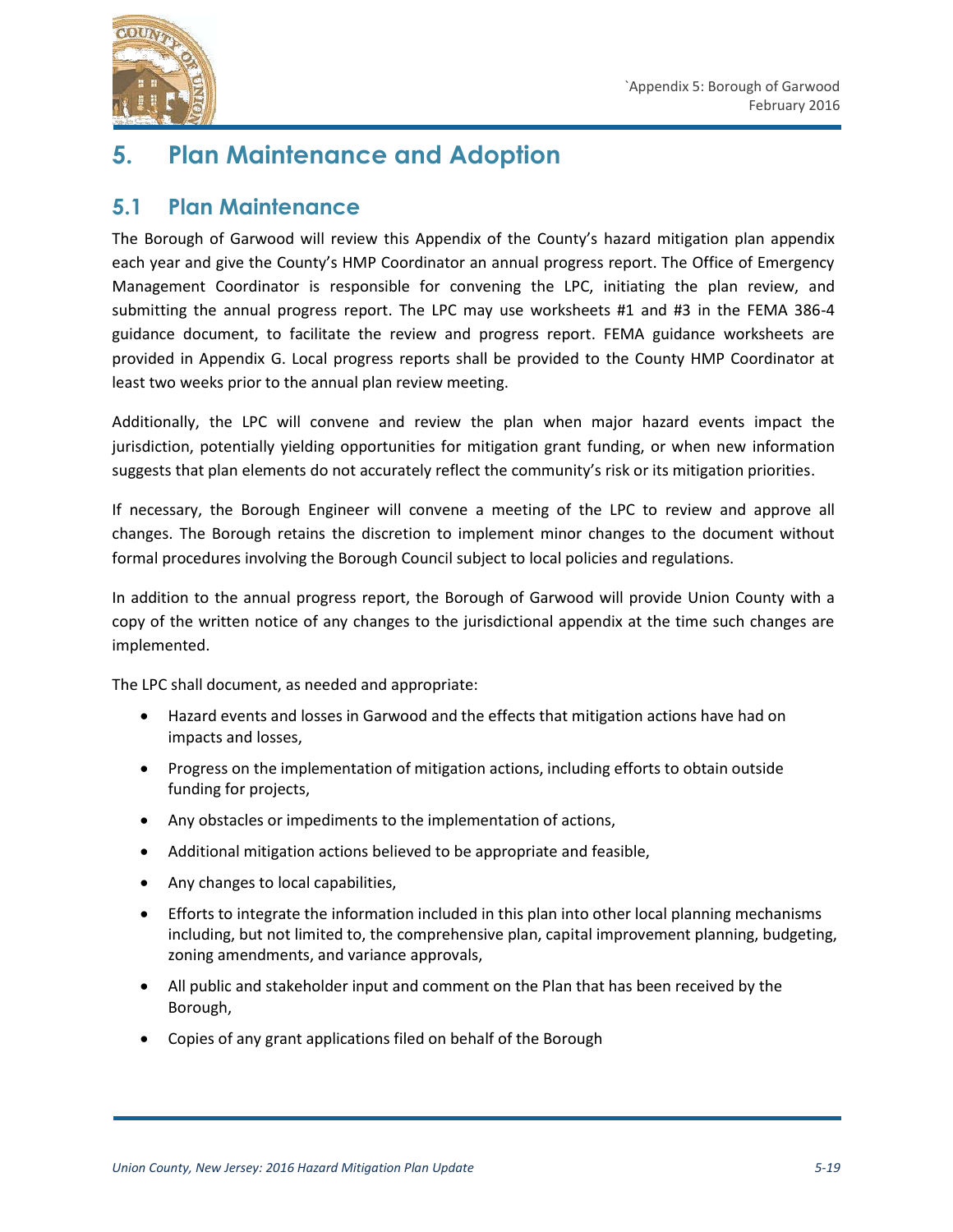



### **5.1.2 Continued Public Input**

The Borough of Garwood is committed to incorporating public input into its ongoing hazard mitigation planning. The public will have an opportunity to comment on the Plan prior to any changes and during the 5-year plan update. The annual progress reports will be posted on the County mitigation website in addition to the adopted Plan. The Borough will place a link to the Plan on the municipal website.

All public comments and input on the plan will be recorded and addressed, as appropriate. Opportunity to comment on the plan will be provided directly through the County's website. Public comments can also be submitted in writing to the County's HMP Coordinator. All public comments shall be addressed to: Union County Office of Emergency Management c/o All Hazards Pre-disaster Mitigation Plan Coordinator 300 North Ave East, Westfield, NJ 07090.

The Borough of Garwood's LPC shall ensure that:

- Copies of the latest approved Plan are available for review at Borough Hall along with instructions to facilitate public input and comment on the Plan.
- Public notices are made as appropriate to inform the public of the availability of the Plan, particularly during Plan update cycles.
- For minor changes to this appendix, the Borough of Garwood will post a notice on the Borough's website and invite the public to review and comment.
- For major changes involving Borough Council approval, the Borough will use its standard public notice procedures inviting the public to review the document and provide feedback.

## **5.2 Plan Integration**

The Hazard Mitigation Plan is a critical tool to help identify vulnerabilities and develop specific projects to reduce studied risk within the jurisdiction. However, it is not the only tool that may help minimize the impact of future hazard events on the people, infrastructure, and economy in the community. Using the data included in this Plan update to inform future updates of its Comprehensive Plan, Capital Improvement Planning and annual budget, stormwater management, zoning and code updates, and variance and subdivision applications will improve the resiliency of the community and reduce future risk to persons and property. All efforts to integrate the plan into other local mechanisms can be reported to the Plan Coordinator at each annual update.

## **5.3 Plan Adoption**

On *[insert date]* Union County submitted the initial draft of the 2016 Plan Update to NJOEM for review and comment. After addressing NJOEM comments in the document, the HMP was resubmitted for final consideration and approval by NJOEM and FEMA. FEMA approved the plan on **[insert date]**, and the Plan update was forwarded to the Union County Board of Chosen Freeholders for adoption, which occurred on **[insert date].**